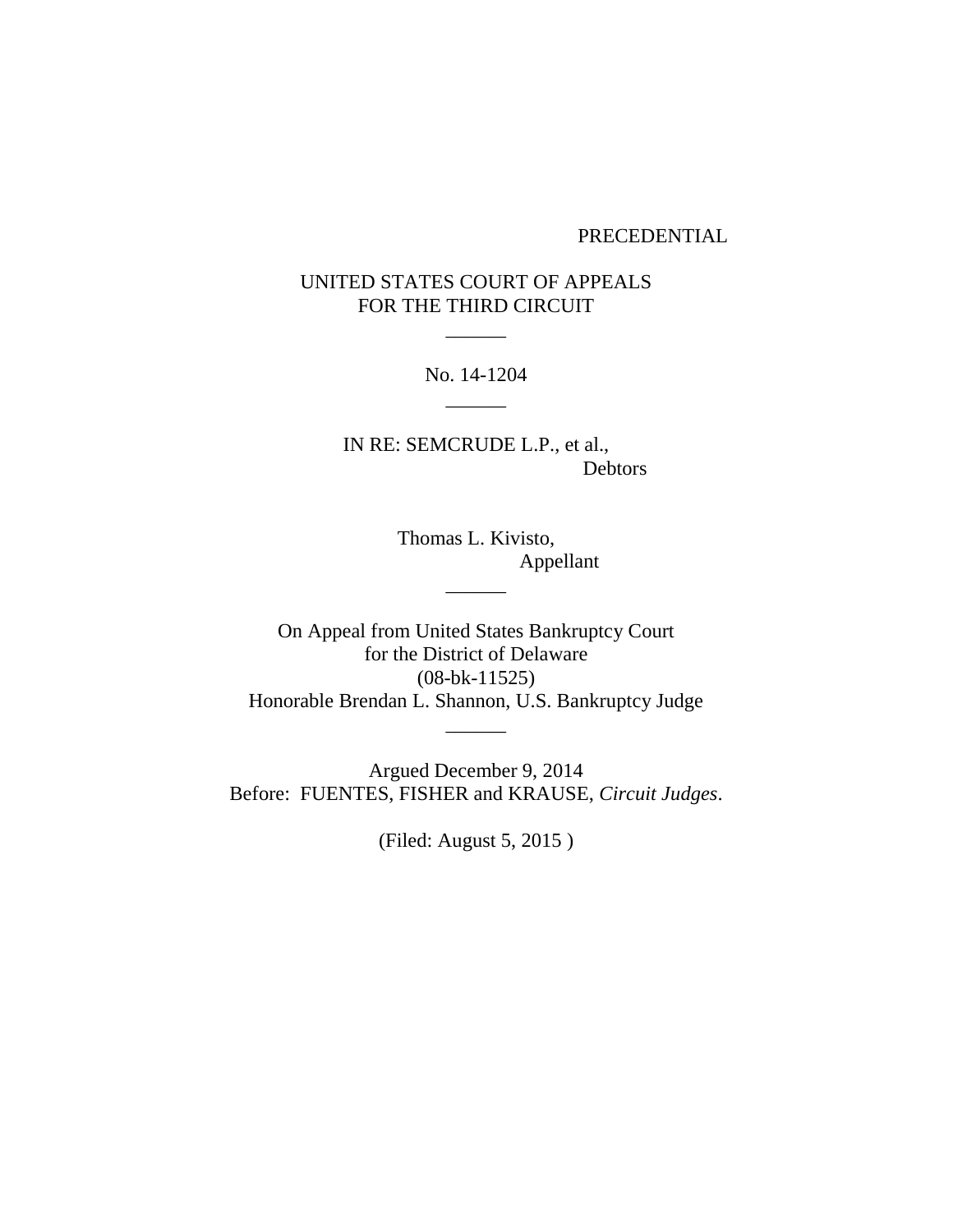Paul R. Bessette, Esq. *ARGUED* James P. Sullivan, Esq. King & Spalding 401 Congress Avenue Suite 3200 Austin, TX 78701 *Counsel for Appellant*

Andrew S. Hicks, Esq. Adam P. Schiffer, Esq. *ARGUED* Schiffer Odom Hicks & Johnson 700 Louisiana Suite 2640 Houston, TX 77002

Gary F. Seitz, Esq. Gellert Scali Busenkell & Brown 601 Walnut Street The Curtis Center, Suite 280 South Philadelphia, PA 19106 *Counsel for Appellees*

## OPINION OF THE COURT  $\overline{\phantom{a}}$

 $\overline{\phantom{a}}$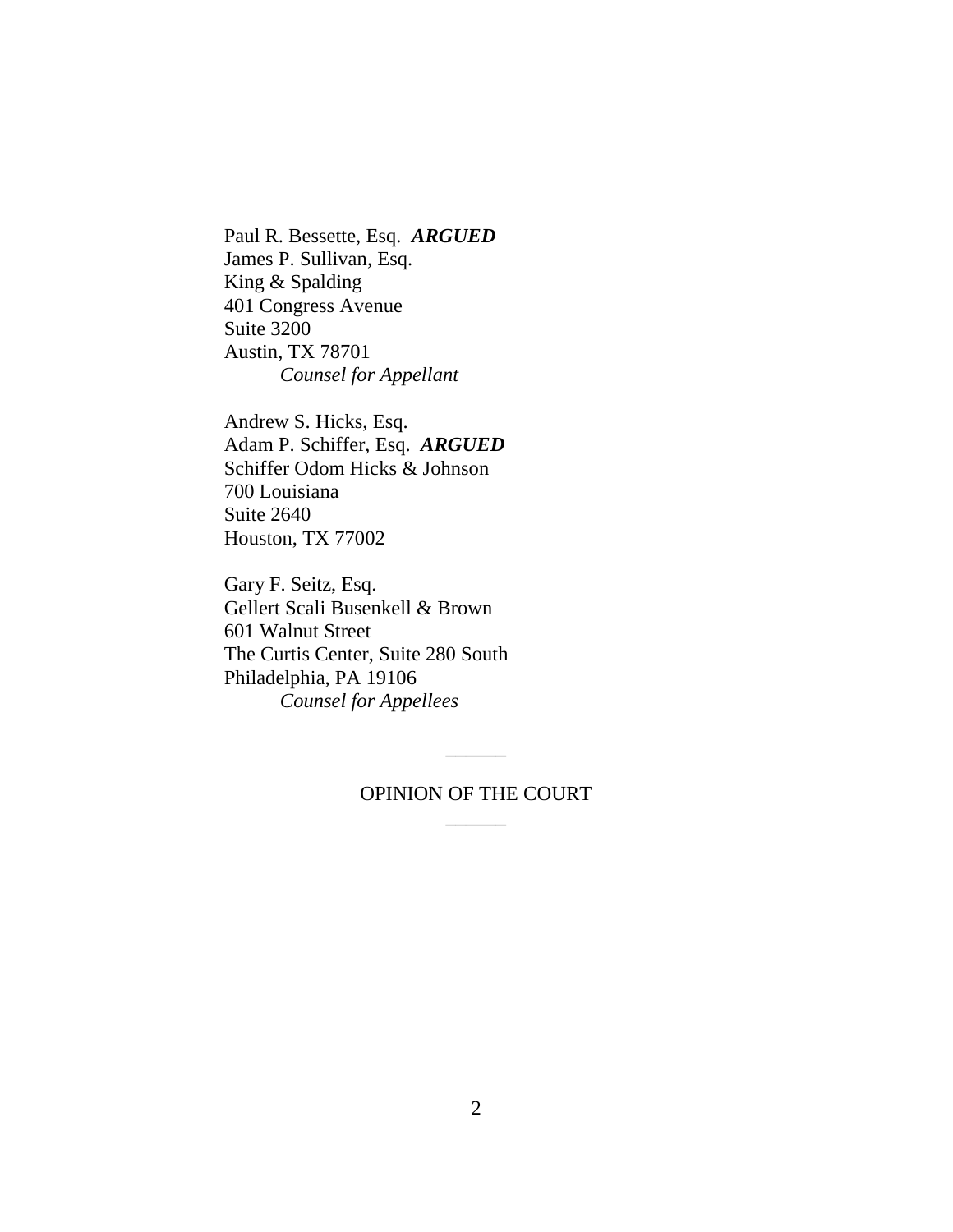### FISHER, *Circuit Judge*.

Thomas L. Kivisto, co-founder and former President and CEO of SemCrude L.P., an Oklahoma-based oil and gas company, allegedly drove SemCrude into bankruptcy through his self-dealing and speculative trading strategies. SemCrude's Litigation Trust sued Kivisto, and the parties reached a settlement agreement and granted a mutual release of all claims. One month later, a group of SemCrude's former limited partners (collectively, "Oklahoma Plaintiffs") sued Kivisto in state court, alleging breach of fiduciary duty, negligent misrepresentation, and fraud. Kivisto filed an emergency motion to enjoin the state action on the theory that the Oklahoma Plaintiffs' claims derived from the Litigation Trust's claims, which the U.S. Bankruptcy Court for the District of Delaware granted. On appeal, the U.S. District Court for the District of Delaware reversed, concluding that the claims were possibly direct and remanded. The Bankruptcy Court thereafter adopted the District Court's order in its entirety and denied injunctive relief. Because we conclude that the claims are derivative, we will reverse.

#### I. A.

Kivisto co-founded SemCrude in Tulsa, Oklahoma, in 2000 and served as its President and CEO until 2008. SemCrude provided transportation, storage, distribution, and other oil-and-gas services to crude oil producers and refiners across North America's energy corridor. By 2006, SemCrude became one of the largest privately-held companies in the United States, with assets worth almost \$14 billion.

In 2007 and 2008, however, SemCrude was driven into bankruptcy, the cause of which is disputed by the parties. Kivisto blames the company's collapse on, among other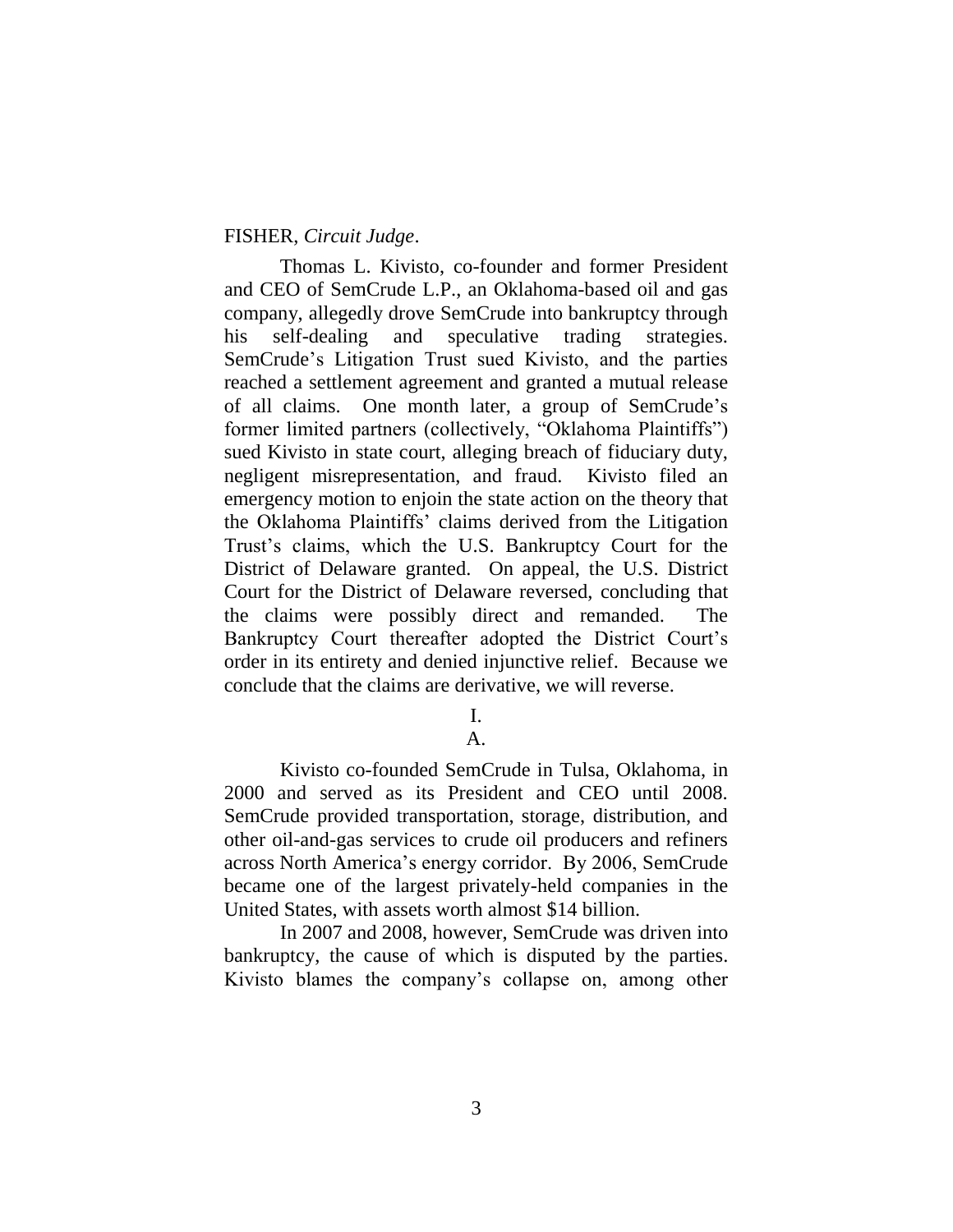market factors, rising oil prices and tight credit markets that were inhospitable to Kivisto's previously successful trading strategy. The Oklahoma Plaintiffs, on the other hand, blame Kivisto for "engag[ing] in a pattern of egregious self-dealing and related-party transactions, commingl[ing] personal and corporate funds, and ma[king] wildly speculative trades for his own benefit" that allegedly caused SemCrude billions of dollars in losses. Appellees' Br. at 2 n.1. In particular, they allege that Kivisto used SemCrude's funds to place bets on oil for his personal benefit through a trading company that he owned with his wife, Westback Purchasing Company, LLC ("Westback"), causing SemCrude to incur a \$290 million receivable; and engaged in high-risk, double-or-nothing trades on behalf of SemCrude, stripping SemCrude of its ability to finance its operations and causing over \$3 billion in losses. App. 333-43.

The Oklahoma Plaintiffs further allege that Kivisto concealed these decisions and actively misrepresented SemCrude's financial health and stability in order to induce them to invest additional capital or retain their investments in SemCrude. They specifically assert that Kivisto, among other things, misrepresented that SemCrude's "trading positions were always 'delta neutral'" and that it "'closed its positions in its trading books every day,'" and concealed the existence of his personal trading scheme as well as SemCrude's trade exposure and attendant risks. App. 338. The Oklahoma Plaintiffs claim that "Kivisto made these misrepresentations to [the Oklahoma] Plaintiffs during shareholders' meetings, 'informative unitholder meetings,' and other meetings—both formal and informal" in 2000; 2001; April and September 2002; July 2003; December 2004; and later. App. 338. In "reli[ance] upon Kivisto's representations," the Oklahoma Plaintiffs allege that they "contributed millions of dollars to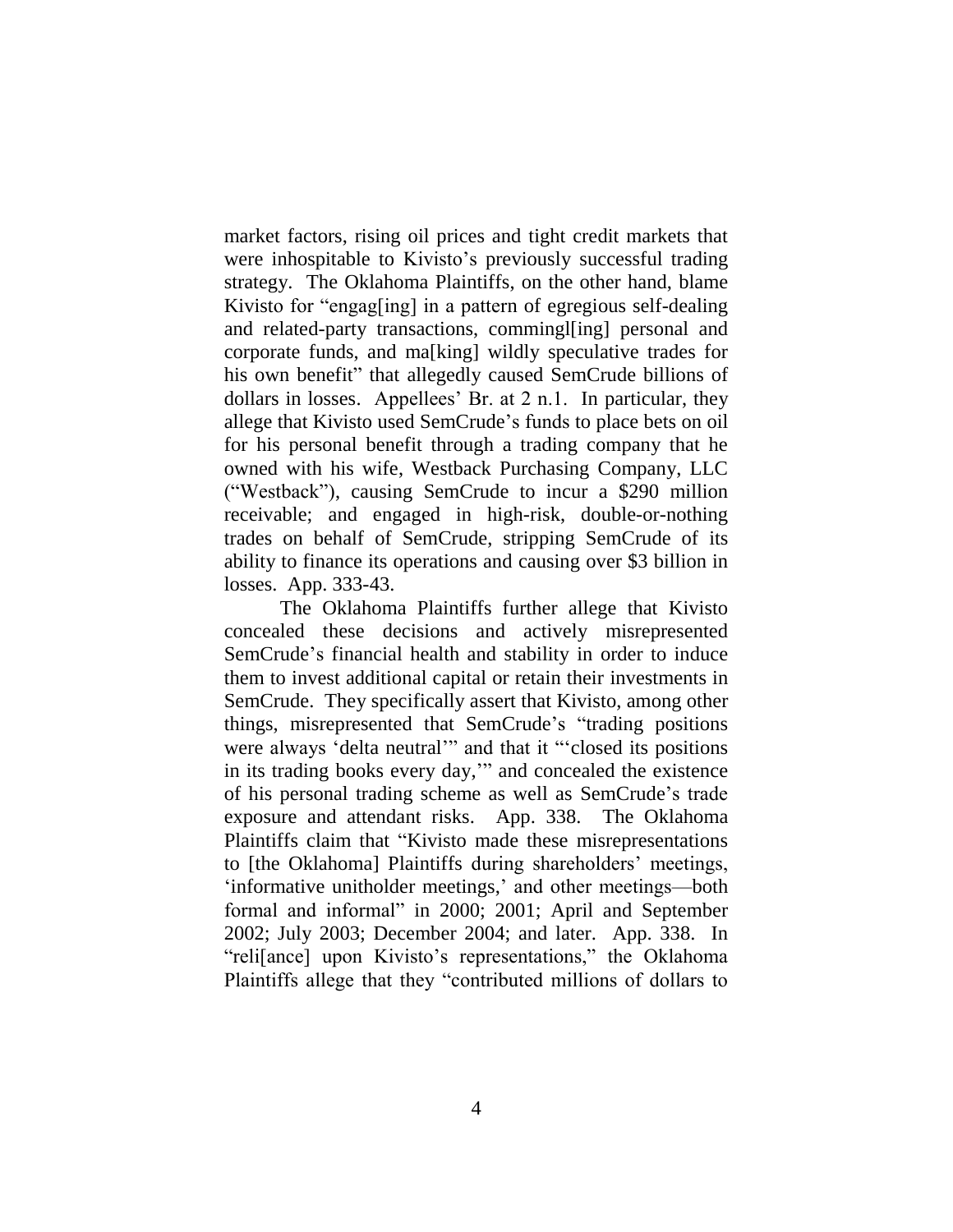Sem[Crude] through capital contributions made [i]n" December 2000; November 2002; December 2003; January 2005; and May 2006. App. 338.

They also allege that "Kivisto was particularly aggressive in his efforts to induce [the Oklahoma] Plaintiffs to make their 2006 capital contributions." App. 338. On or about May 25, 2006, during a lunch meeting at Southern Hills Country Club in Tulsa that occurred one day before a capital contribution deadline, "Kivisto approached certain of the [Oklahoma] Plaintiffs and made several statements clearly intended to induce them to make these capital contributions." App. 338. He allegedly told some of the Oklahoma Plaintiffs that "you've got 24 hours to get your money in," and "you don't want to miss this one," emphasizing that the value of their shares would increase substantially in the future and that failing to make the contributions would cause them financial loss. App. 338-39 (internal quotation marks omitted). Those Oklahoma Plaintiffs contributed several million dollars to SemCrude shortly thereafter.

In essence, the Oklahoma Plaintiffs claim that, as a result of their personal dealings with Kivisto, they "acted and/or forewent certain actions in reliance upon Kivisto's misrepresentations and omissions. . . . [This is] illustrated, in part, by the millions of dollars [the Oklahoma] Plaintiffs paid to Sem[Crude] in the form of capital contributions." App. 350. They distinguish themselves from other limited partners because they allege that Kivisto's misrepresentations were made specifically to them. They also distinguish themselves as "non-insider" limited partners, claiming that all other limited partners held board or management positions or were involved in "sweetheart side deals" with Kivisto, which allowed these "insiders" to obtain information not available to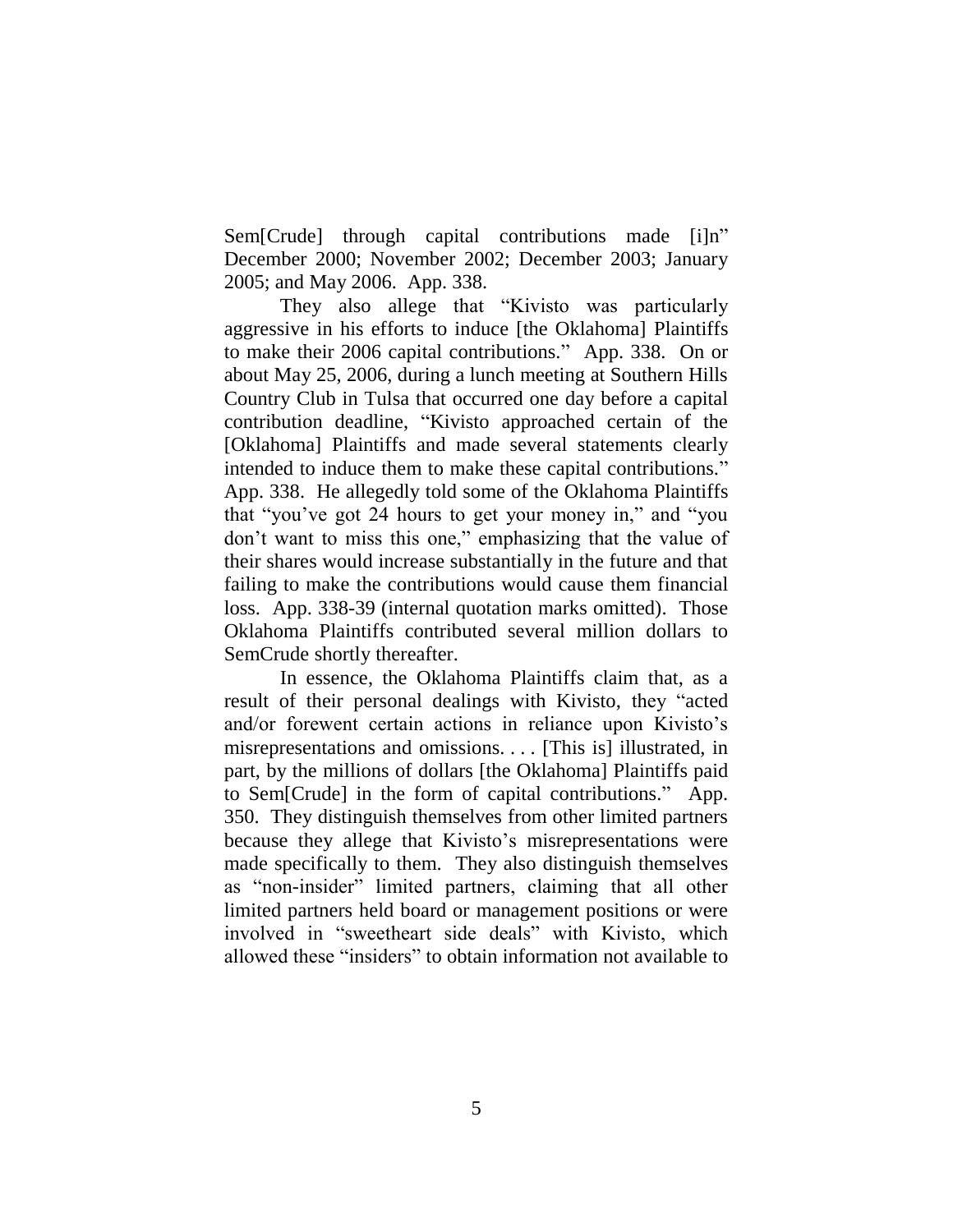the Oklahoma Plaintiffs or dissuaded them from disclosing Kivisto's alleged misconduct. Appellees' Br. at 2.

#### B.

On July 22, 2008, SemCrude, its parent company, SemGroup L.P., and certain direct and indirect subsidiaries (collectively, "SemCrude") filed for Chapter 11 bankruptcy in the U.S. Bankruptcy Court for the District of Delaware. The Bankruptcy Court entered a confirmation order on October 28, 2009, confirming SemCrude's plan of reorganization. The reorganization plan established a Litigation Trust and transferred to it the claims belonging to SemCrude's bankruptcy estate. The Litigation Trust was therefore entitled to pursue SemCrude's claims and distribute the money it recovered to SemCrude's creditors.

In 2009, the Litigation  $Trust<sup>1</sup>$  asserted against Kivisto, certain former SemCrude officers, and Westback thirty claims related to breach of fiduciary duty, breach of contract, fraudulent transfer, and unjust enrichment. *See* App. 61-150. Following mediation, the parties reached a \$30 million settlement agreement (that was paid out of the directors' and officers' liability insurance policies) and granted a mutual release of all claims. The Litigation Trust also discharged Kivisto and the other SemCrude officers from liability to any party for contribution or indemnity relating to the released claims. The Bankruptcy Court approved the settlement agreement on November 19, 2010.

<sup>&</sup>lt;sup>1</sup> More precisely, the Litigation Trust was substituted as the plaintiff in an adversary proceeding brought by an unofficial committee of SemCrude's unsecured creditors.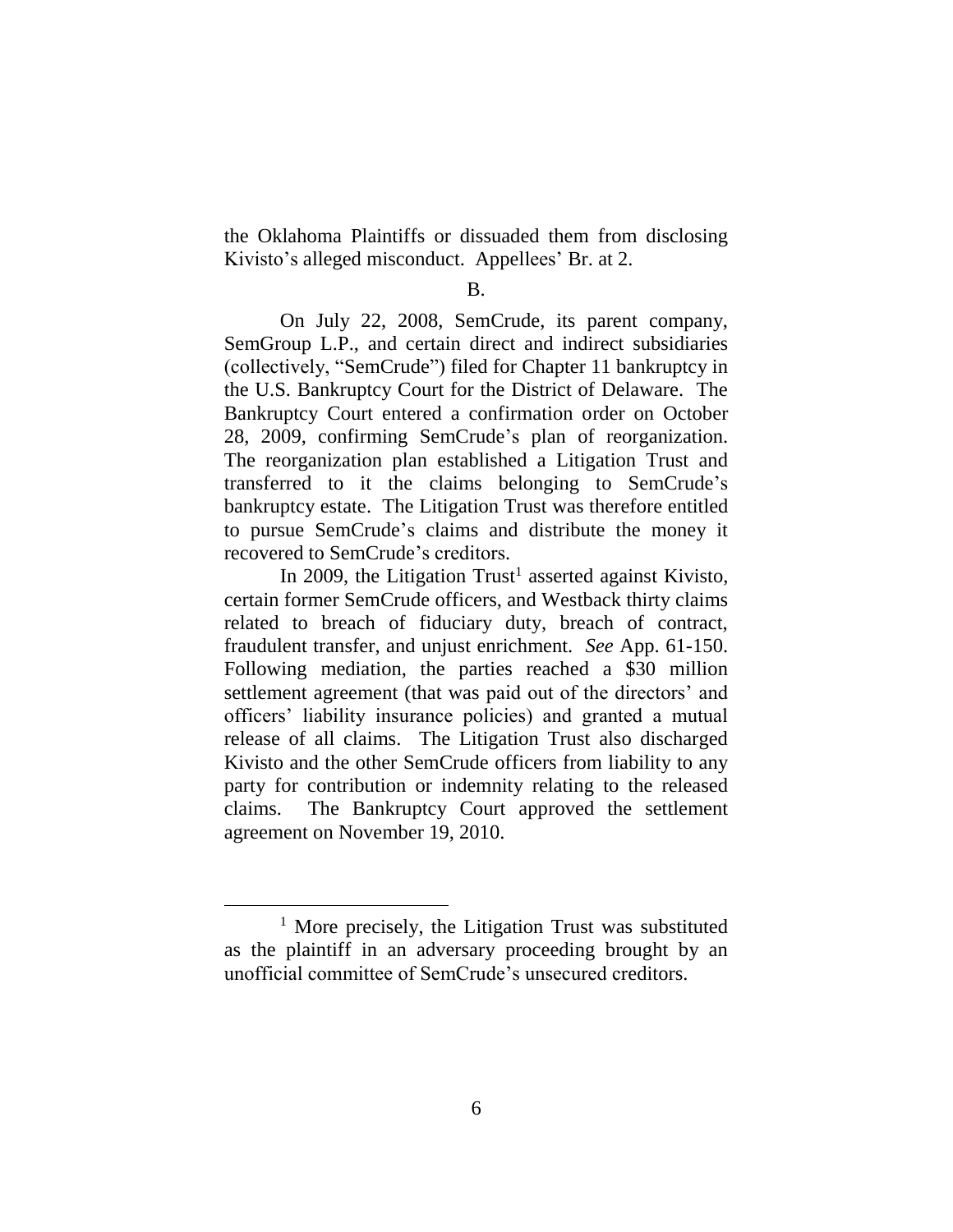One month later, on December 22, 2010, the Oklahoma Plaintiffs<sup>2</sup> filed suit against Kivisto and PriceWaterhouseCoopers LLP ("PwC"), SemCrude's prebankruptcy auditor, in the Tulsa County District Court in Oklahoma. Asserting injuries allegedly separate and distinct from the injuries sustained by SemCrude, the Oklahoma Plaintiffs sought money damages from Kivisto for breach of fiduciary duty, negligent misrepresentation, and fraud, and from PwC for professional negligence and a violation of the Oklahoma Accountancy Act. *See* App. 325-53. PwC removed the case, but the U.S. District Court for the Northern District of Oklahoma remanded the case back to state court. Ultimately, although PwC is not a party to this appeal, the Bankruptcy Court enjoined the action against PwC as derivative on October 7,  $2011<sup>3</sup>$ and the District Court affirmed that order on November 15, 2012.

On May 4, 2011, Kivisto filed an emergency motion in the Bankruptcy Court to enjoin the Oklahoma Plaintiffs' lawsuit from proceeding in state court and, specifically, to enforce the confirmation order, the terms of the reorganization plan, and the settlement agreement. He alleged that the Oklahoma Plaintiffs' claims belonged to the Litigation Trust and had been released. SemCrude and the Litigation Trust joined the motion.

<sup>&</sup>lt;sup>2</sup> The Oklahoma Plaintiffs include Cottonwood Partnership, L.L.P; Dunbar Family Partnership, L.P.; Rosene Family L.L.C.; Warren F. Kruger; Katherine A. Kruger; David S. Kruger; and Kathryn E. Shelley.

<sup>&</sup>lt;sup>3</sup> Prior to the Oklahoma Plaintiffs' suit, the Litigation Trust sued PwC in the Tulsa County District Court for professional negligence, breach of fiduciary duty, and a violation of the Oklahoma Accountancy Act.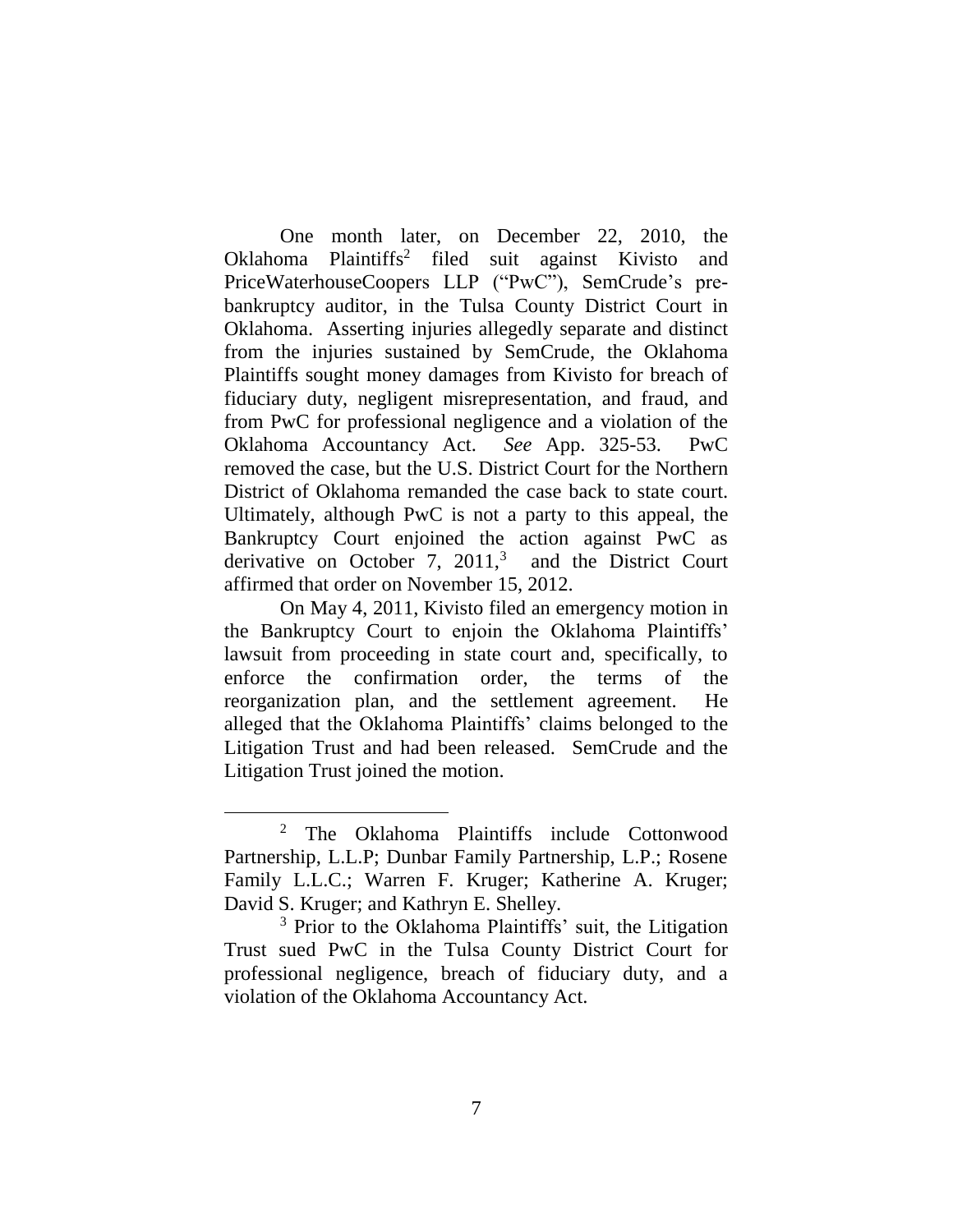The Bankruptcy Court granted the motion to enjoin all three claims on October 7, 2011. It explained that the Oklahoma Plaintiffs' claims were derivative causes of action for the following reasons: (1) "[T]he injury suffered by the Oklahoma Plaintiffs is no different from the injury suffered by SemCrude as a result of Kivisto's wrongful conduct"; (2) the Oklahoma Plaintiffs did not show that Kivisto owed them any duties distinct from his fiduciary duties owed to SemCrude and its other equity holders; and (3) any recovery would be deemed equity in SemCrude's estate and, therefore, the Oklahoma Plaintiffs would not be entitled to recovery outside the terms of the reorganization plan. App. 19. The parties agreed to stay the lawsuit in state court pending final resolution of these proceedings.

The Oklahoma Plaintiffs appealed to the District Court, and, on November 15, 2012, the District Court reversed and remanded the Bankruptcy Court's order on all three claims. The District Court explained that the Bankruptcy Court did not properly consider the Oklahoma Plaintiffs' claims that they had been separately harmed and found that there was a sufficient basis to conclude that they had been. As to negligent misrepresentation and fraud, it pointed to Kivisto's misrepresentations to the Oklahoma Plaintiffs "*personally* to induce them to make capital contributions." App. 36. As to breach of fiduciary duty, it pointed to "the length and nature" of Kivisto's relationship with the Oklahoma Plaintiffs and the "trust and confidence reasonably placed by [the Oklahoma] Plaintiffs in the integrity and loyalty of Kivisto." App. 37 (internal quotation marks omitted). Therefore, since the Oklahoma Plaintiffs sufficiently alleged distinct duties, they "may be able to demonstrate entitlement to a recovery separate from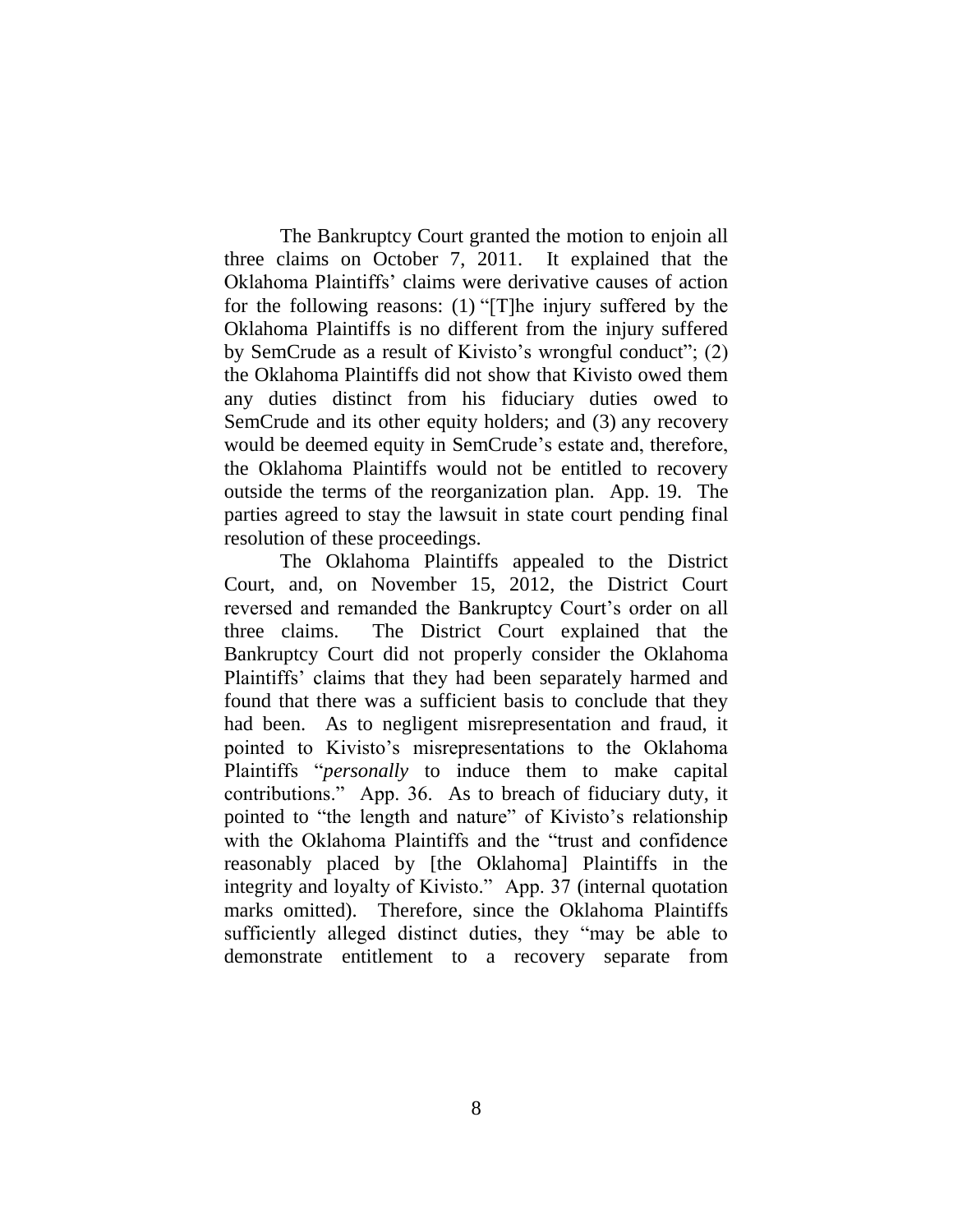Sem[Crude]." App. 37. The District Court thereafter denied Kivisto's motion for rehearing on March 12, 2013.

On remand, the Bankruptcy Court denied Kivisto's motion to enjoin the negligent misrepresentation and fraud claims, but granted the motion with respect to the breach of fiduciary duty claim. This order was entered on July 2, 2013, and both Kivisto and the Oklahoma Plaintiffs appealed. On October 30, 2013, the Bankruptcy Court amended its order and "adopt[ed] and incorporate[d] by reference herein the legal analysis, findings of fact and conclusions of law of the District Court's November 15, 2012 [] [o]rder, in its entirety." App. 6. It therefore denied Kivisto's motion to enjoin with respect to all three claims. Kivisto timely appealed from the amended order.

II.

Because Kivisto's motion to enjoin is related to the Chapter 11 reorganization plan and requires a determination that the Oklahoma Plaintiffs' claims are property of the Litigation Trust, the Bankruptcy Court had subject-matter jurisdiction under 28 U.S.C.  $\S$ § 1334 and 157(b)(2)(A). This Court exercises jurisdiction over Kivisto's direct appeal pursuant to certification by the Bankruptcy Court, the District Court, and the parties acting jointly under 28 U.S.C. §  $158(d)(2).<sup>4</sup>$ 

<sup>4</sup> The Bankruptcy Court certified Kivisto's request for direct appeal to the Third Circuit in its October 30, 2013, amended order; the parties jointly certified the appeal on November 22, 2013; and the District Court certified the parties' joint request on March 11, 2014, and Kivisto's request on March 31, 2014. This Court authorized the appeal on January 21, 2014.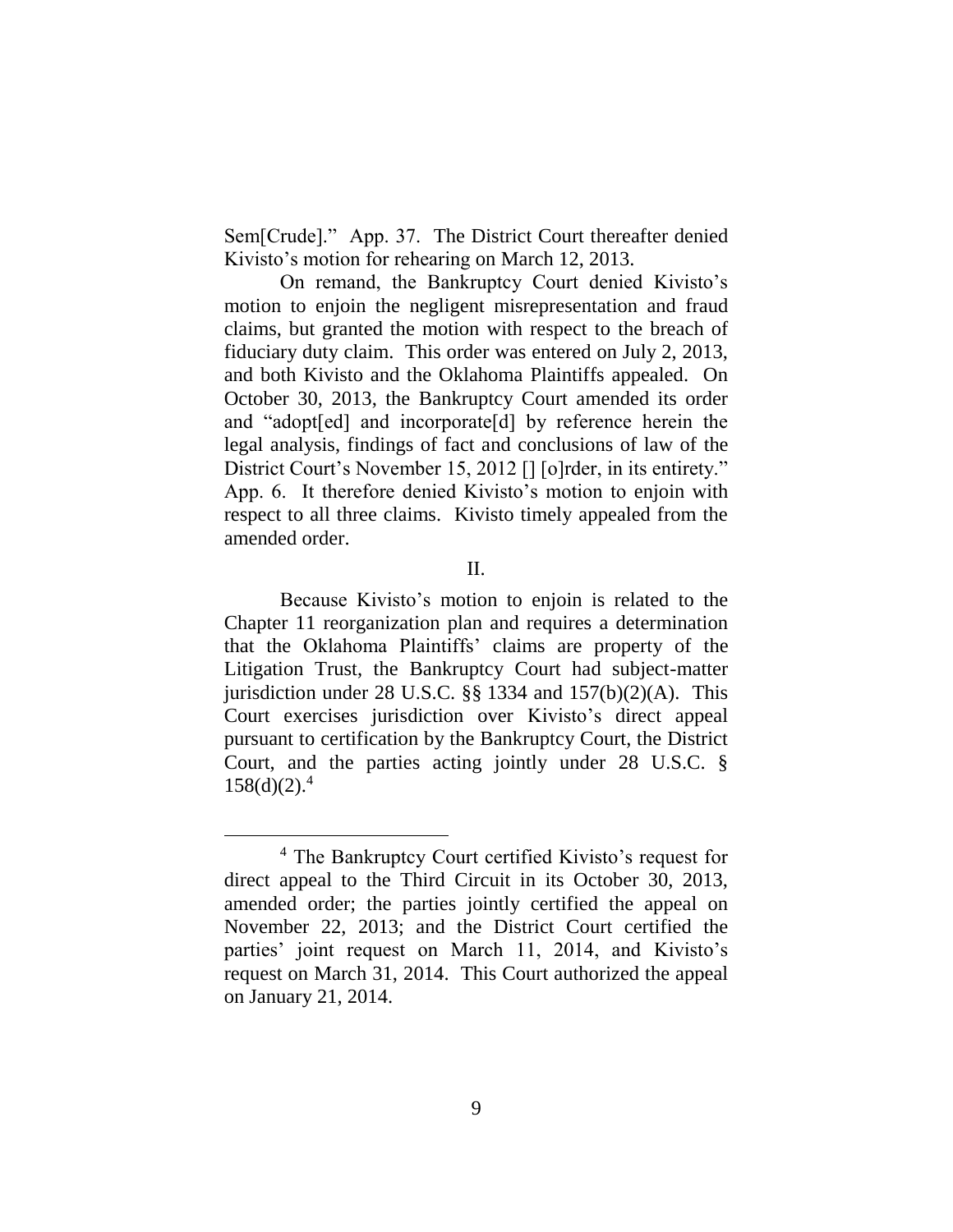This Court "review[s] the Bankruptcy Court's factual findings under a clearly erroneous standard and exercise[s] plenary review over legal issues." *In re Emoral, Inc.*, 740 F.3d 875, 879 (3d Cir. 2014). Whether a claim is derivative or direct is a question of (state) law, *see Official Comm. of Unsecured Creditors v. R.F. Lafferty & Co., Inc.*, 267 F.3d 340, 348 (3d Cir. 2001), so we exercise plenary review. While we review a court's denial of injunctive relief for abuse of discretion, plenary review of the issue of derivative status is appropriate here because "[a] district court by definition abuses its discretion when it makes an error of law." *Koon v. United States*, 518 U.S. 81, 100 (1996).

#### III.

"The derivative injury rule holds that a shareholder . . . may not sue for personal injuries that result directly from injuries to the corporation." *In re Kaplan*, 143 F.3d 807, 811- 12 (3d Cir. 1998) (applying Illinois law). The rule is premised on the legal fiction of corporate existence, in which "an injury to the corporate body is legally distinct from an injury to another person." *Official Comm. of Unsecured Creditors*, 267 F.3d at 348. Under Oklahoma law, which the parties concede controls here, the derivative injury rule does not apply when a shareholder alleges that he or she "sustained any loss *in addition to* the loss sustained by the corporation." *Dobry v. Yukon Elec. Co.*, 290 P.2d 135, 138 (Okla. 1955) (emphasis added). This standard extends to limited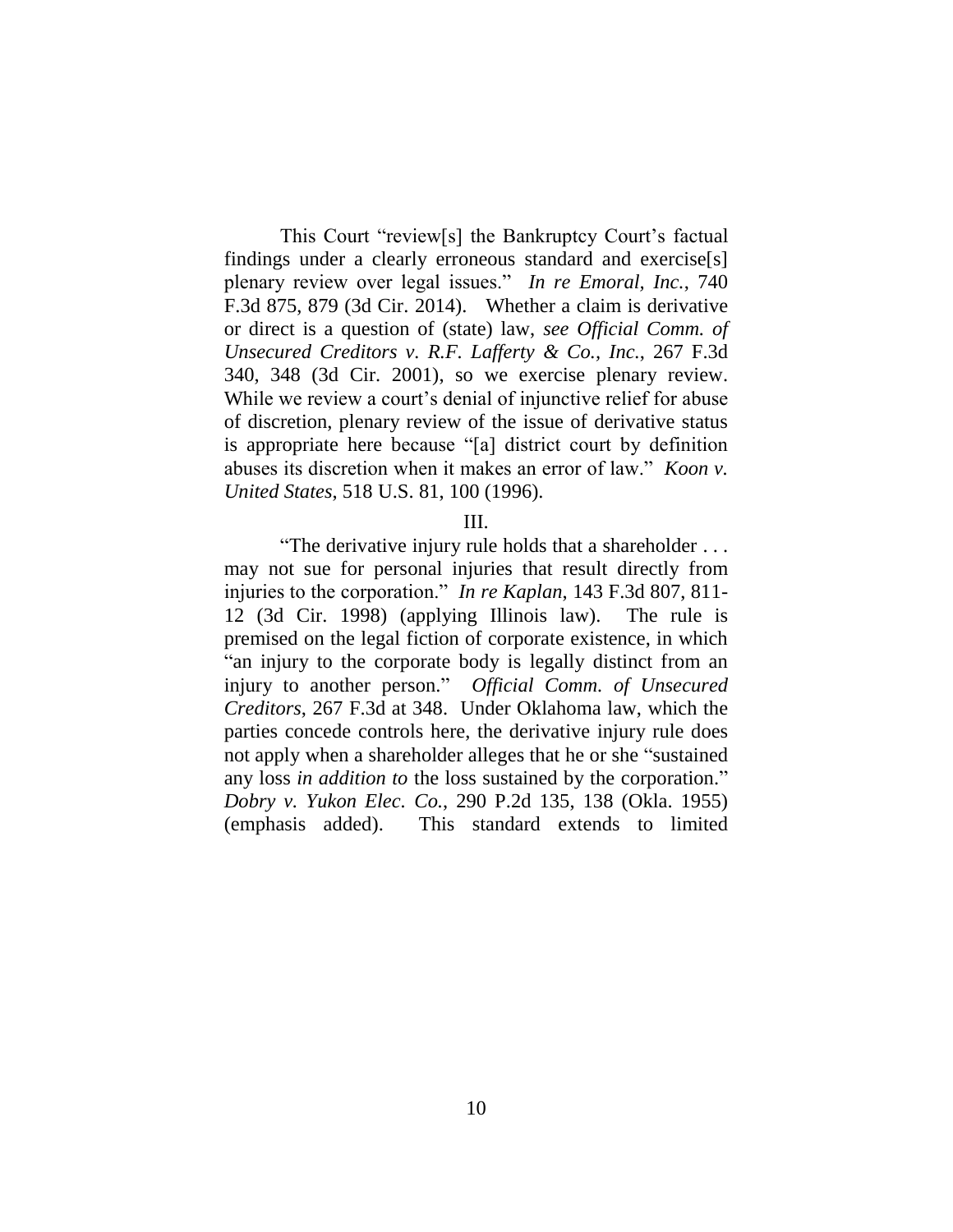partnerships.<sup>5</sup> Okla. Stat. Ann. tit. 54, § 500-1001A(b) ("A partner commencing a direct action under this section is required to plead and prove an actual or threatened injury that is not solely the result of an injury suffered or threatened to be suffered by the limited partnership.").

We discuss the Oklahoma Plaintiffs' claims for (A) negligent misrepresentation and fraud<sup>6</sup> and (B) breach of fiduciary duty in turn. The Court ultimately concludes that the Oklahoma Plaintiffs fail to show "any loss in addition to" SemCrude's loss and, therefore, that their claims derive from the claims released by the Litigation Trust.

 $\overline{a}$ 

<sup>6</sup> The District Court and the parties treat negligent misrepresentation and fraud together in light of their doctrinal similarity under Oklahoma law. *See* App. 36 (citing *Roberson v. PaineWebber, Inc.*, 998 P.2d 193, 197 (Okla. Civ. App. 1999) (stating the elements for fraud); *Ragland v. Shattuck Nat'l Bank*, 36 F.3d 983, 991 (10th Cir. 1994) (stating the elements for negligent misrepresentation)).

<sup>5</sup> Under Oklahoma law, we may rely upon corporate as well as partnership case law in analyzing the derivative/direct nature of the Oklahoma Plaintiffs' claims because the determination is substantially the same in the corporate and limited partnership contexts. *See Lenz v. Associated Inns & Rests. Co. of Am.*, 833 F. Supp. 362, 379 n.18 (S.D.N.Y. 1993) (applying Oklahoma law); *see also Adco Oil Co. v. Rovell*, 357 F.3d 664, 666 (7th Cir. 2004) (construing Oklahoma law and applying the derivative injury rule in a limited partnership context).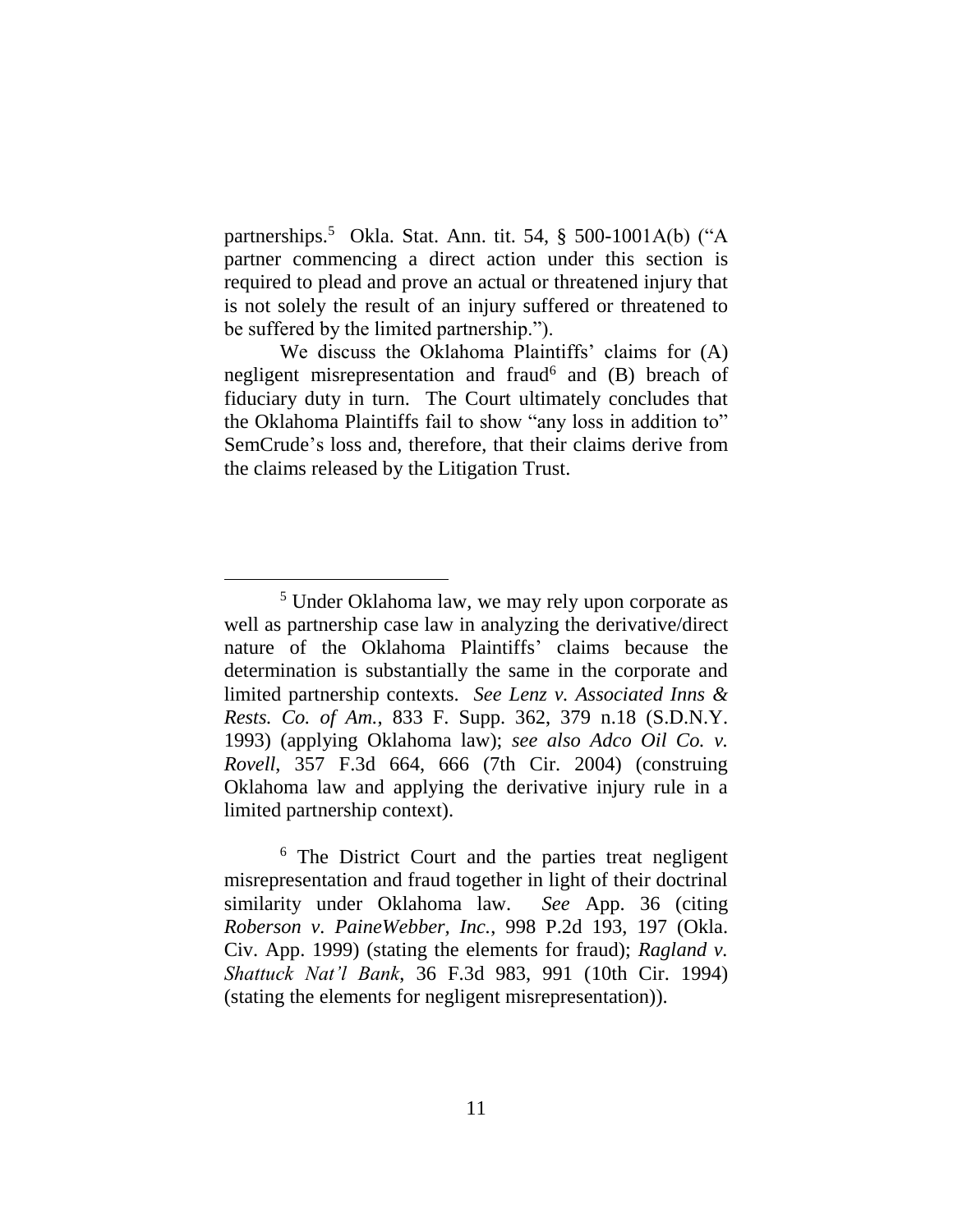1.

Before analyzing whether the Oklahoma Plaintiffs' claims state derivative or direct causes of action, we lay out the analytical framework established by the Supreme Court of Oklahoma in *Dobry v. Yukon Electric Company*, 290 P.2d at 138. The parties agree that *Dobry* creates the governing standard for determining the derivative status of claims in Oklahoma.

The *Dobry* Court considered whether the plaintiffstockholder could bring a direct claim against the directors of a corporation whose fraudulent conduct resulted in loss "by depriving [the shareholder] of dividends which he might otherwise have received or by depressing the value of his stock." *Id.* at 137. Adopting the universal principles underlying the derivative injury rule, the Court explained that there is no individual loss in such a situation:

> In view of the legal concept of corporate entity under which stockholders as such lose their individualities in the individuality of the corporation as a separate and distinct person, and of the fact that stockholders by investing their money in the corporation recognize it as the person primarily entitled to control and manage its use for the common benefit of all the stockholders, it is a well-established general rule that a stockholder of a corporation has no personal or individual right of action against third persons, including officers and directors of the corporation, for a wrong or injury to the corporation which results in the destruction or depreciation of the value of his stock, *since the wrong thus suffered by the stockholder is*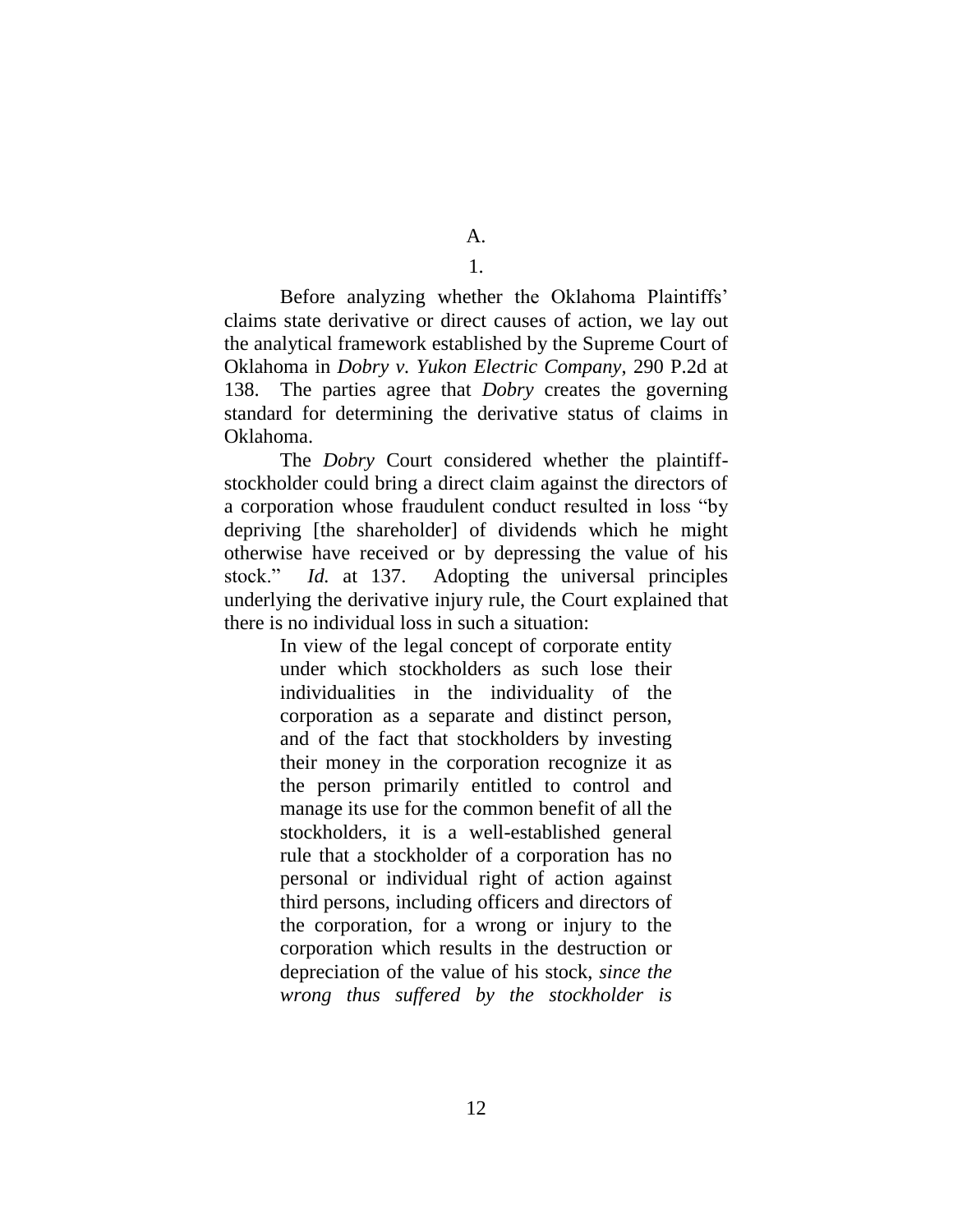*merely incidental to the wrong suffered by the corporation and affects all stockholders alike*.

*Id.* (quoting H.A. Wood, Stockholder's Right to Maintain (Personal) Action Against Third Person as Affected by Corporation's Right of Action for the Same Wrong, 167 A.L.R. 280 (1947)) (emphasis added). In other words, the Court underscored, where the alleged loss stems from management's wrong to the corporation that incidentally affects the shareholder's stock and affects all shareholders alike, the rights are derivative. This is because "'[i]t was not as individuals that plaintiffs suffered detriment and damage, but as stockholders in common with others similarly situated. No fraud or deceit was practiced on plaintiffs, nor was any illegal act performed to their detriment, which was not common to all persons similarly situated in their legal relations to defendants.'" *Id.* at 138 (quoting *Stuart v. Robertson*, 248 P. 617, 619 (Okla. 1926)).

The Court reiterated the following rule: "'If the plaintiff has sustained no loss in addition to the loss to the corporation, the action cannot be maintained as an individual even though the wrongful acts were done with the specific intent of injuring the plaintiff.'" *Id.* at 137 (quoting 12B Fletcher Cyc. Corp. § 5914). It concluded that "[i]n the instant case the plaintiff did not allege . . . that he sustained any loss in addition to the loss sustained by the corporation. His loss was only incidental to the corporation's loss and under the rules set forth herein, his rights were derivative." *Id.* at 138.

With this backdrop, we turn to whether the Oklahoma Plaintiffs allege direct claims—that is, whether they allege loss "in addition to" SemCrude's loss.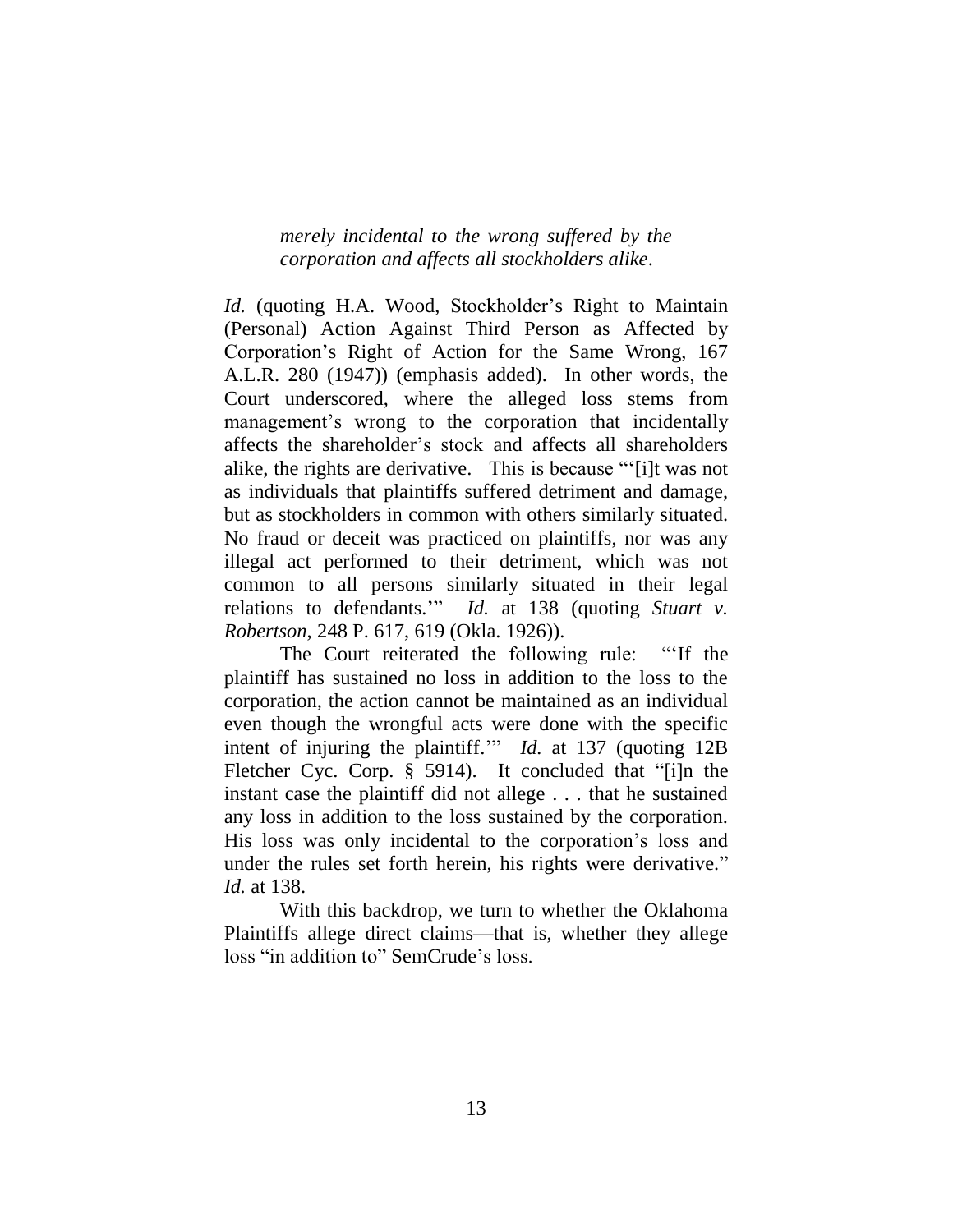Because whether a suit is derivative or direct is drawn from the face of the complaint, *see* 12B Fletcher Cyc. Corp. § 5913, our analysis is drawn from the state-court petition filed by the Oklahoma Plaintiffs against Kivisto.

The Oklahoma Plaintiffs' first claim for distinct loss is based on Kivisto's alleged face-to-face misrepresentations and omissions directed at the Oklahoma Plaintiffs during formal and informal limited partner meetings, in particular the 2006 lunch meeting at the Southern Hills Country Club, and based on their alleged status as "non-insider" limited partners. They allege that they relied on Kivisto's inducement by (a) making additional capital contributions and (b) foregoing opportunities to sell their limited partner units.

Kivisto counters that the Oklahoma Plaintiffs are functionally indistinguishable from any other investor who acted upon or forewent opportunities to sell their limited partner units as a result of Kivisto's misrepresentations and omissions. He argues that all SemCrude limited partners suffered the same loss of capital on a *pro rata* basis as a result of his alleged misconduct and, therefore, the Oklahoma Plaintiffs' "[r]espective losses differ only in amount, not in kind," making their claims derivative. Appellant's Br. at 30.

We agree. "It is well settled that an injury done to the stock and capital of a corporation by the negligence or misfeasance of its officers and directors is an injury done to the whole body of stockholders in common, and not an injury for which a single stockholder can sue." *Stuart*, 248 P. at 619 (internal quotation marks omitted); *see also* 12B Fletcher Cyc. Corp. § 5913 ("The reasoning behind this rule is said to be that a diminution in the value of corporate stock resulting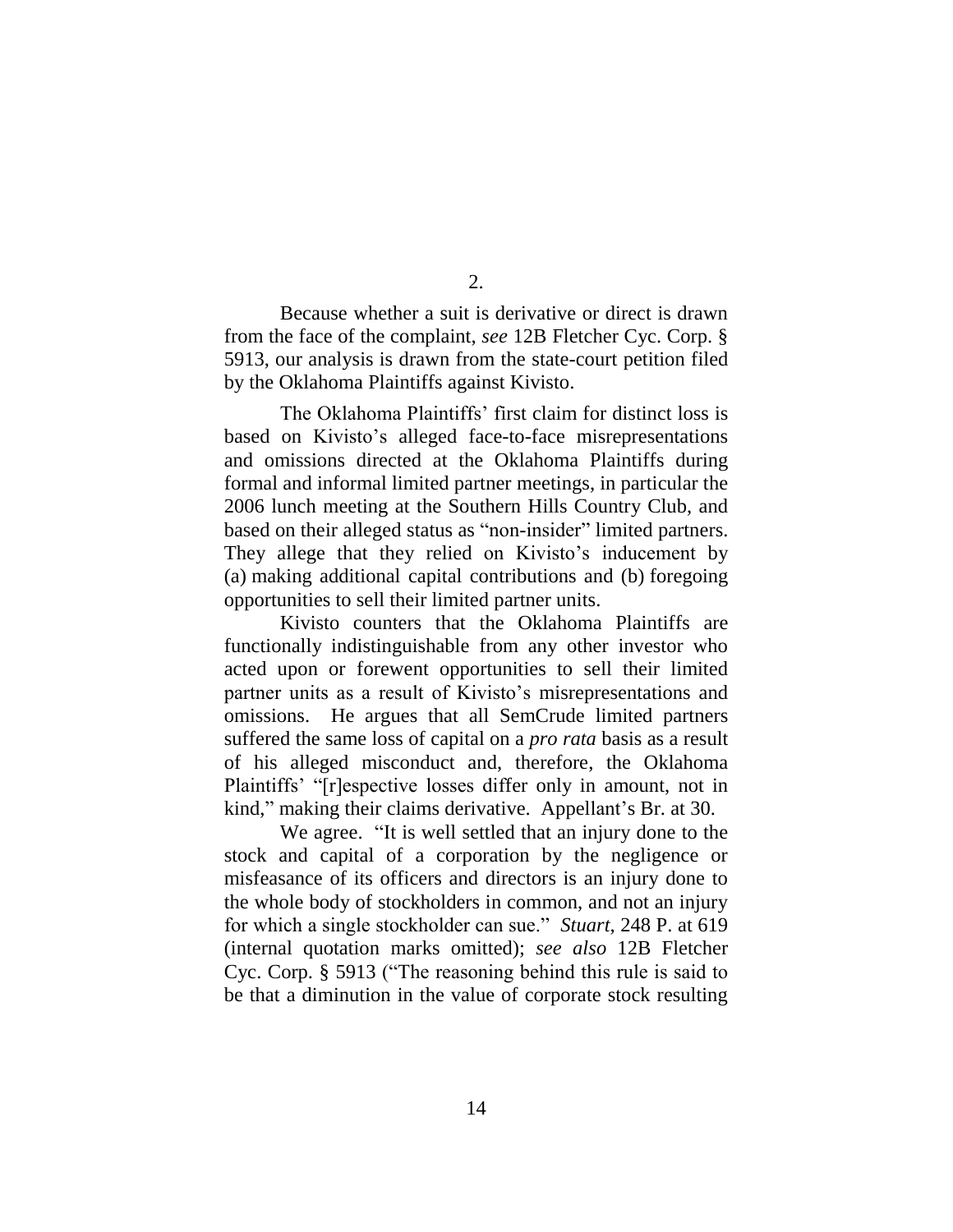from some depreciation or injury to corporate assets is a direct injury only to the corporation; it is merely an indirect or incidental injury to an individual shareholder."). Nor may claims for corporate mismanagement be brought directly. *See Weston v. Acme Tool, Inc.*, 441 P.2d 959, 962 (Okla. 1968) ("The remedial rights of minority stockholders with respect to wrongs committed against the corporation by the officers and directors in the management of corporate affairs are derivative rights . . . ."). Accordingly, to the extent the Oklahoma Plaintiffs' claims are masked claims for a diminution in value of their limited partner units as a result of Kivisto's mismanagement, their claims are derivative of the claims released by the Litigation Trust. *See Lipton v. News Int'l, Plc*, 514 A.2d 1075, 1078 (Del. 1986), *disapproved of on other grounds by Tooley v. Donaldson, Lufkin & Jenrette, Inc.*, 845 A.2d 1031 (Del. 2004) ("[W]e must look to the nature of the wrongs alleged in the body of the complaint, not to the plaintiff's designation or stated intention."); *Arent v. Distribution Scis., Inc.*, 975 F.2d 1370, 1373 (8th Cir. 1992) ("[T]he fact that plaintiffs framed the harm as a direct fraud [does] not permit them to go forward on a claim that [i]s, at its core, derivative.").

Of course, the Oklahoma Plaintiffs oppose this characterization and attribute their injury before SemCrude's bankruptcy in 2008 to the various times when the Oklahoma Plaintiffs contributed additional capital or retained their investments as a result of Kivisto's inducement. They argue that, at the times they were induced to contribute, the capital they received was not worth what they paid. However, closer scrutiny reveals that the gravamen of the Oklahoma Plaintiffs' injury is the demise of SemCrude as a result of Kivisto's alleged misconduct. That is, the course of conduct underlying the Oklahoma Plaintiffs' alleged loss—i.e.,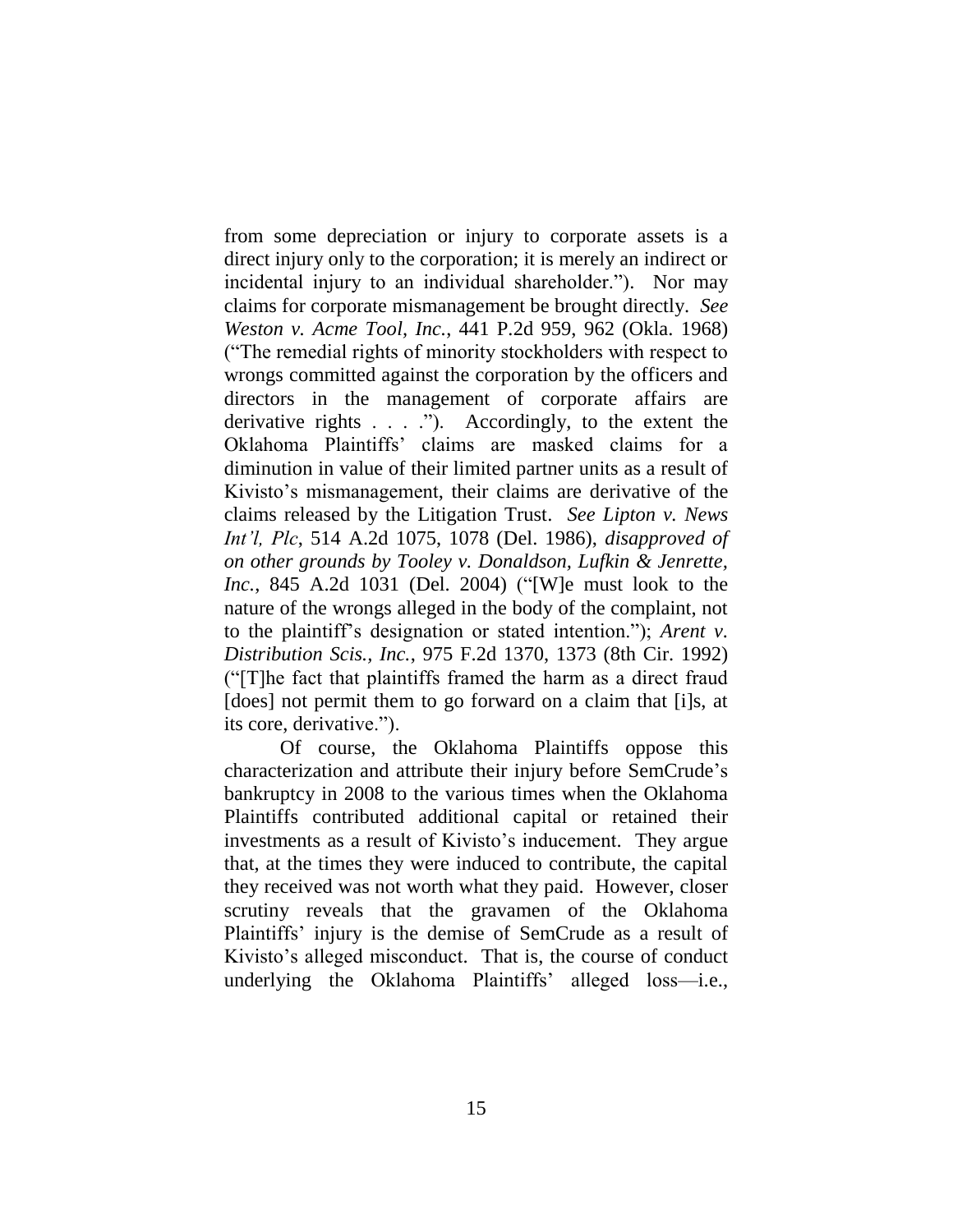Kivisto's failure to disclose his risky trades or self-dealing or actively misrepresenting SemCrude's trading positions—is the exact same conduct underlying the alleged cause of SemCrude's bankruptcy and, therefore, the Litigation Trust's released claims against Kivisto. *See* App. 326 (asserting in their state court petition that Kivisto's speculative trading strategy and self-dealing caused the Oklahoma Plaintiffs to "los[e] the full value of their limited partnership units when Sem[Crude] declared bankruptcy in July 2008"). Thus, the Bankruptcy Court got it right the first time it passed on the issue: "[T]he injury suffered by the Oklahoma Plaintiffs is no different from the injury suffered by SemCrude as a result of Kivisto's wrongful conduct. Indeed, the Oklahoma Plaintiffs' alleged loss of capital went hand-in-hand with the titanic losses that SemCrude suffered in the run-up to its bankruptcy filing." App. 19. The Oklahoma Plaintiffs' alleged injury therefore derives from SemCrude's injury. *See, e.g.*, *Arent*, 975 F.2d at 1374 ("[Plaintiffs'] claim also fails as a matter of law because any injury to plaintiffs was not caused by [the corporation's] failure to disclose. Plaintiffs were not harmed because they were unable to realize the true value of their stock—they were harmed because the true value of their stock was zero."); *Crocker v. FDIC*, 826 F.2d 347, 350-51 (5th Cir. 1987) (holding that minority shareholders' claims that they "would have" sold their stock had they known that the corporation was failing was, at its core, nothing more than a derivative claim for diminution in the value of corporate stock).

Accordingly, the Oklahoma Plaintiffs are unable to show that they experienced any loss "in addition to" the other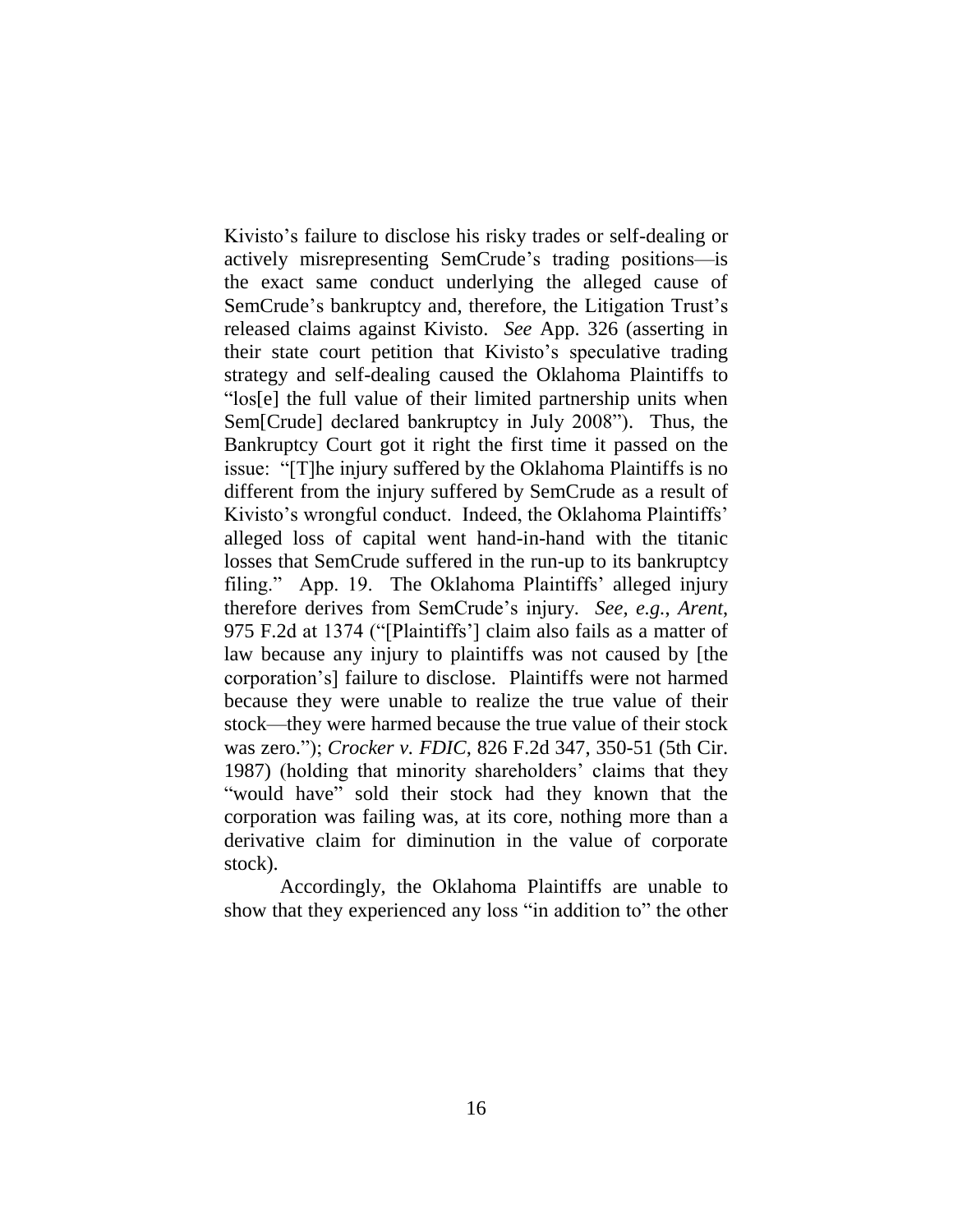equity holders or, equally, the company, $\alpha$  who were injured by Kivisto's alleged misconduct and experienced the same *pro rata* loss by investing or failing to divest their units. "Where all of a corporation's stockholders are harmed and would recover *pro rata* in proportion with their ownership of the corporation's stock solely because they are stockholders, then the claim is derivative in nature." *Feldman v. Cutaia*, 951 A.2d 727, 733 (Del. 2008); *see also Empire Life Ins. Co. of Am. v. Valdak Corp.*, 468 F.2d 330, 335 (5th Cir. 1972) (explaining that claims are derivative where "each shareholder suffers relatively in proportion to the number of shares he owns"). Try as they may to distinguish themselves from other limited partners, the Oklahoma Plaintiffs' losses differ only in amount, not in kind.

And even if the Court found *arguendo* that the Oklahoma Plaintiffs were uniquely harmed, the Oklahoma Plaintiffs still may not bring claims directly because they have no right to recover the losses they assert. The Oklahoma Plaintiffs' asserted losses are the "millions of dollars [they] paid to Sem[Crude] in the form of [additional] capital contributions" at Kivisto's specific request. App. 350; Appellees' Br. at 21. However, any such recovery would be considered equity in SemCrude's estate, which belongs to the Litigation Trust. "[D]estruction or depreciation of the value of [a shareholder's] stock . . . is merely incidental to the wrong suffered by the corporation and affects all stockholders alike." *Dobry*, 290 P.2d at 137 (internal quotations marks omitted). Accordingly, the Oklahoma Plaintiffs cannot show

<sup>7</sup> *See Jarvis v. Great Bend Oil Co.*, 168 P. 450, 454 (Okla. 1917) ("Where the injury is to the stockholders collectively it is said to be an injury to the corporation.") (internal quotation marks omitted).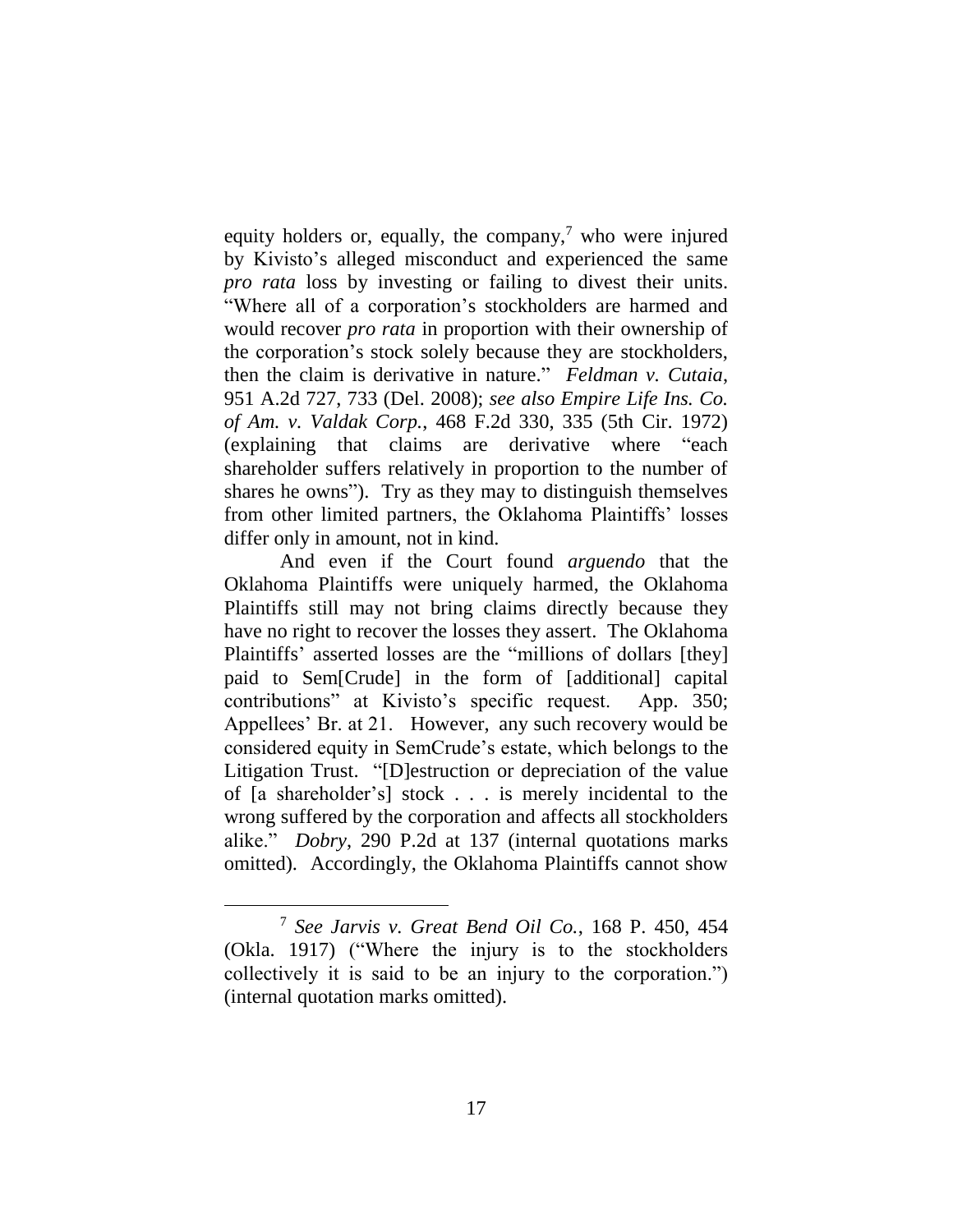that they are entitled to receive the benefit of recovery without showing an injury to SemCrude. *See Tooley*, 845 A.2d at 1039 ("The stockholder must demonstrate that . . . he or she can prevail without showing an injury to the corporation.").<sup>8</sup>

The Oklahoma Supreme Court's decision in *Jarvis v. Great Bend Oil Co.*, 168 P. 450 (Okla. 1917), and *Johnson v. Render*, 270 P. 17 (Okla. 1928), which the parties heavily dispute, drives this principle home. In *Jarvis*, a corporation's promoters induced investors to pay an inflated price for the corporation's stock by fraudulently misrepresenting the price

<sup>8</sup> Kivisto asserts for the first time on appeal that *Tooley* should not be used to decide the derivative status of claims in Oklahoma. However, it appears that he specifically makes this argument with regard to *Tooley*'s disavowal of the "special injury" test used to identify direct claims. *See* Appellant's Br. at 22 n.5; *see also Tooley*, 845 A.2d at 1033, 1035, 1037-39 (disapproving of the "special injury" concept and establishing that the analysis must turn solely on "(1) who suffered the alleged harm" and "(2) who would receive the benefit of any recovery or other remedy"); *cf. id.* at 1036 (explaining that the second inquiry "is helpful in analyzing the first prong of the analysis: what person or entity has suffered the alleged harm? The second prong of the analysis should logically follow."). While we may generally look to Delaware law in construing Oklahoma corporate law, *see Beard v. Love*, 173 P.3d 796, 802 (Okla. Civ. App. 2007) ("[I]n the absence of Oklahoma authority we may consult decisions from the courts of Delaware and other jurisdictions concerning derivative actions."), we do not rely on the special injury test here and therefore do not reach whether *Tooley* is inconsistent with *Dobry* on this basis.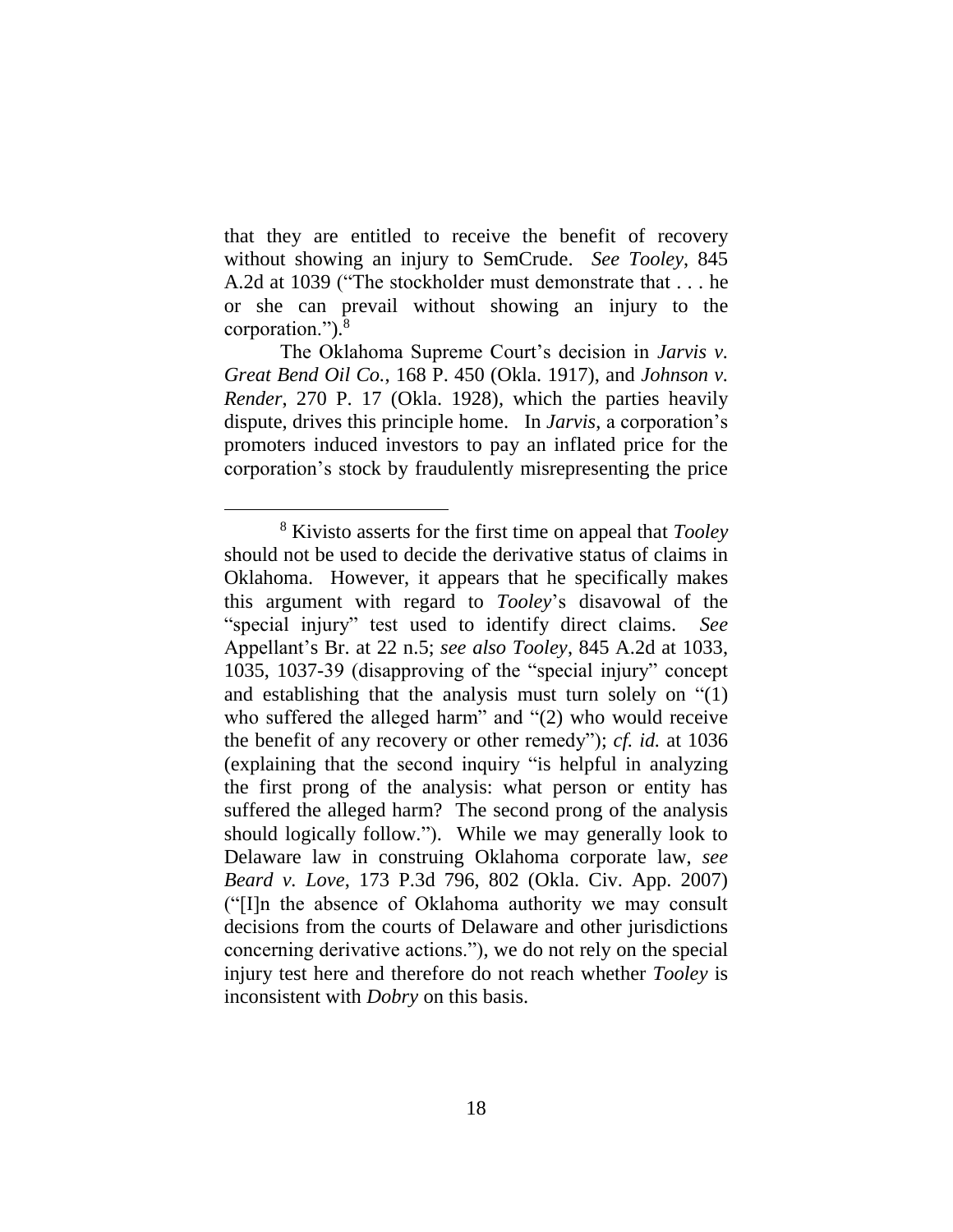of an oil-and-gas lease, which the corporation thereafter purchased. 168 P. at 450-53. The corporation sued the promoters, and the promoters argued that the corporation did not have standing because the fraud occurred "prior to the organization of the [] corporation." *Id.* at 453. On appeal, the *Jarvis* Court held that the right of action was properly vested in the corporation because the promoters purchased the lease using corporate funds previously paid in by the investors collectively. In other words, the investors could not bring direct claims; the wrong complained of was fraud against the newly-formed corporate entity, which received a lease worth less than the amount of corporate funds used to buy it. As a result, all shareholders were affected equally (in proportion to their contributions), and "each [shareholder] will be made whole if the corporation obtains compensation or restitution from the wrongdoer." *Empire Life Ins. Co.*, 468 F.2d at 335.

On the other side of the spectrum is *Johnson*. In *Johnson*, the promoters of a corporation induced the plaintiff, S.P. Render, to pay an additional "bonus" for the company's stock by misrepresenting the corporation's value and then pocketing the bonus for their own benefit. 270 P. at 17-18. The Court rejected appellees' allegation that the right to sue was vested in the corporation. It explained that, unlike in *Jarvis*, "[i]n the instant case neither the corporation nor the stockholders collectively were defrauded of any sum whatsoever, [because] the corporation received value, dollar for dollar, for its stock," and because "no breach of duty was violated as against the corporation or the stockholders collectively." *Id.* at 20. Rather,

> The fraud complained of was against the plaintiff, Render, individually, was a breach of duty under the original agreement between him and the defendants . . . . The fraud arose from a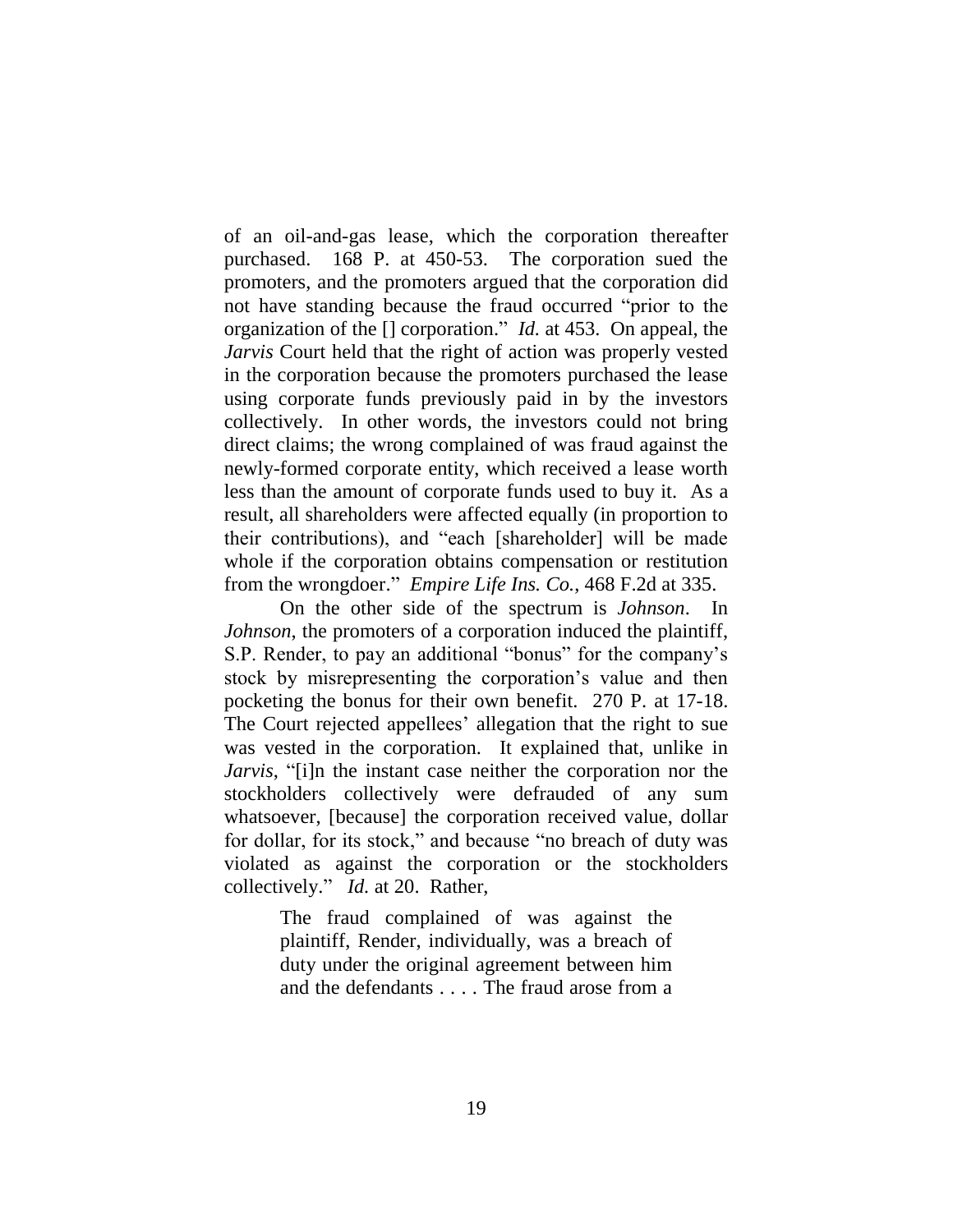misrepresentation as to the payment of a bonus whereby plaintiff was induced to pay a sum of money not in accord with and in violation of their original agreement.

*Id*. Accordingly, the Court was "unable to see where the corporation in the instant case would have the right to maintain any action against the defendants for the recovery and return of the sum sought to be recovered by the plaintiff, Render." *Id*. 9

<sup>&</sup>lt;sup>9</sup> The parties also dispute an unpublished, federal district court opinion, *Stoner v. Ford*, No. 74-311, 1974 WL 476 (N.D. Okla. Dec. 24, 1974) (applying Oklahoma law), which has the least force but which we discuss here for the sake of completeness. In *Stoner*, the plaintiff brought a suit against the promoters and directors of a corporation alleging, among other things, that the defendants fraudulently induced him to purchase stock in their company by failing to disclose that they watered the stock and made a secret profit. *Id.* at \*4. The *Stoner* Court considered both *Jarvis* and *Dobry* and held that the fraudulent inducement claim was a direct claim, i.e., a "wrong[] affecting Plaintiff as an individual, distinct from any harm to the entire body of shareholders." *Id.* at \*5. To the extent *Stoner* bears any force, it speaks to the broader principle that inducing a particular individual to purchase stock may be a direct injury if the fraud injures neither the shareholders collectively nor the corporation. Like in *Johnson*, in *Stoner* "the fraud complained of had its inception before the corporation was organized. It was a personal transaction between individuals." *Johnson*, 270 P. at 20-21 (internal quotation marks omitted). Compared to the case at bar, where Kivisto's alleged misconduct induced contributions beyond the Oklahoma Plaintiffs' pre-existing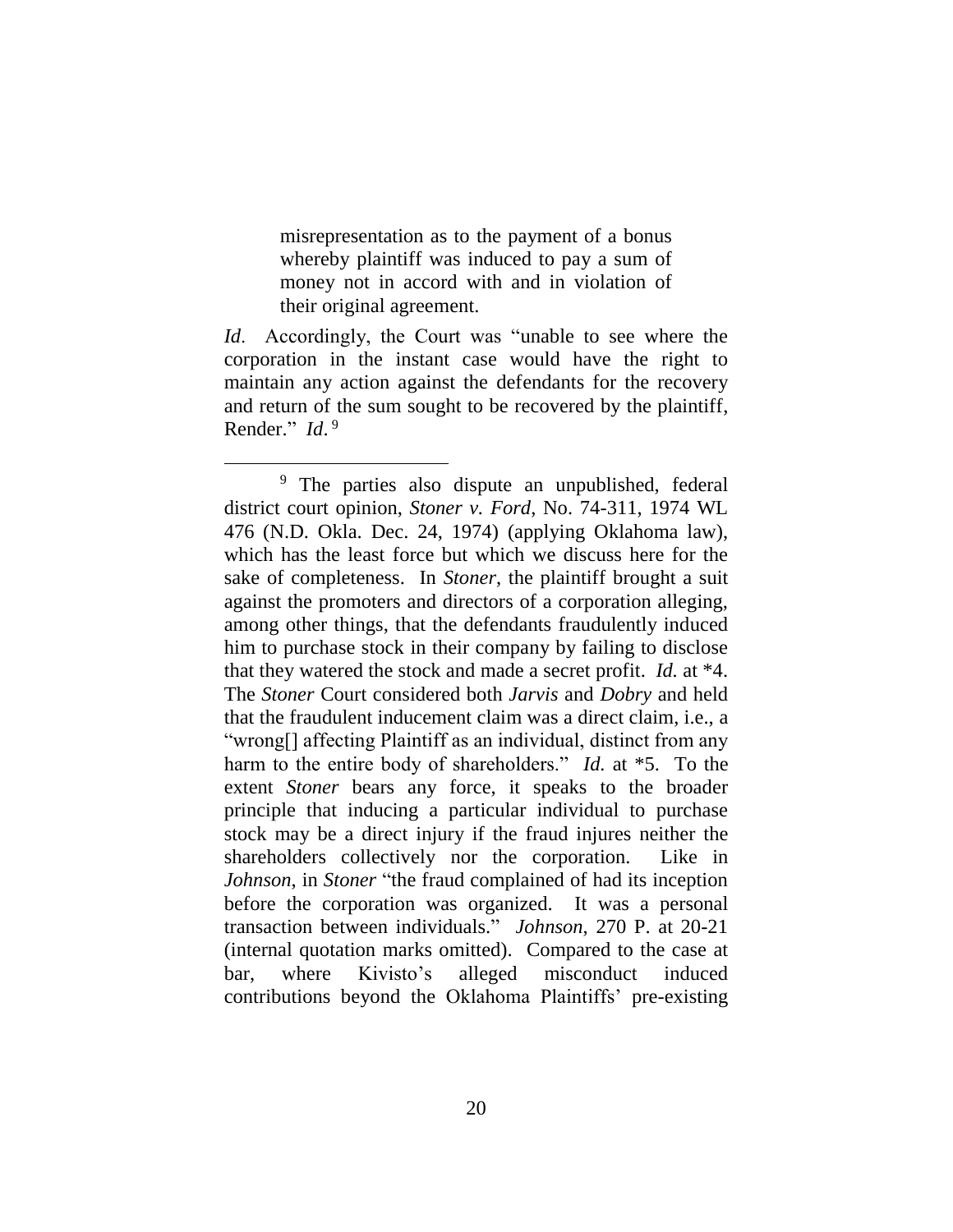Here, the Oklahoma Plaintiffs' claims fall along the lines of *Jarvis*, not *Johnson*. SemCrude, not the Oklahoma Plaintiffs, had the right to pursue an action to recover from Kivisto's fraudulent conduct towards SemCrude and its equity holders collectively. SemCrude, not the Oklahoma Plaintiffs in their individual capacities, was defrauded by Kivisto's misrepresentations and omissions and injured by his alleged misconduct. Because "the injury or wrong complained of was a fraud against the corporation or its subscribers collectively," "the right of action or recovery [i]s in the corporation." *Id.* "Stated differently, the misconduct alleged by [the Oklahoma Plaintiffs] did not injure [them] or any other [unit]holders directly, but instead only injured them indirectly as a result of their ownership of [SemCrude's units]." *See Smith v. Waste Mgmt., Inc.*, 407 F.3d 381, 385 (5th Cir. 2005). Accordingly, the Oklahoma Plaintiffs' claims for negligent misrepresentation and fraud are derivative of the claims belonging to—and, importantly, released by—the Litigation Trust.

B.

The Oklahoma Plaintiffs' second basis for asserting direct injuries is that Kivisto breached fiduciary duties owed

equity interests, "[t]he misrepresentations that allegedly caused [their] losses injured not just [the Oklahoma Plaintiffs] but the corporation as a whole." *See Smith v. Waste Mgmt., Inc.*, 407 F.3d 381, 384-85 (5th Cir. 2005); *see also Big Lots Stores, Inc. v. Bain Capital Fund VII, LLC*, 922 A.2d 1169, 1177 (Del. Ch. 2006) ("[T]he main dividing line between direct and derivative claims styled as 'fraudulent inducement,' [is] whether the plaintiff has alleged some injury other than that to the corporation."). Thus, *Stoner* is inapposite.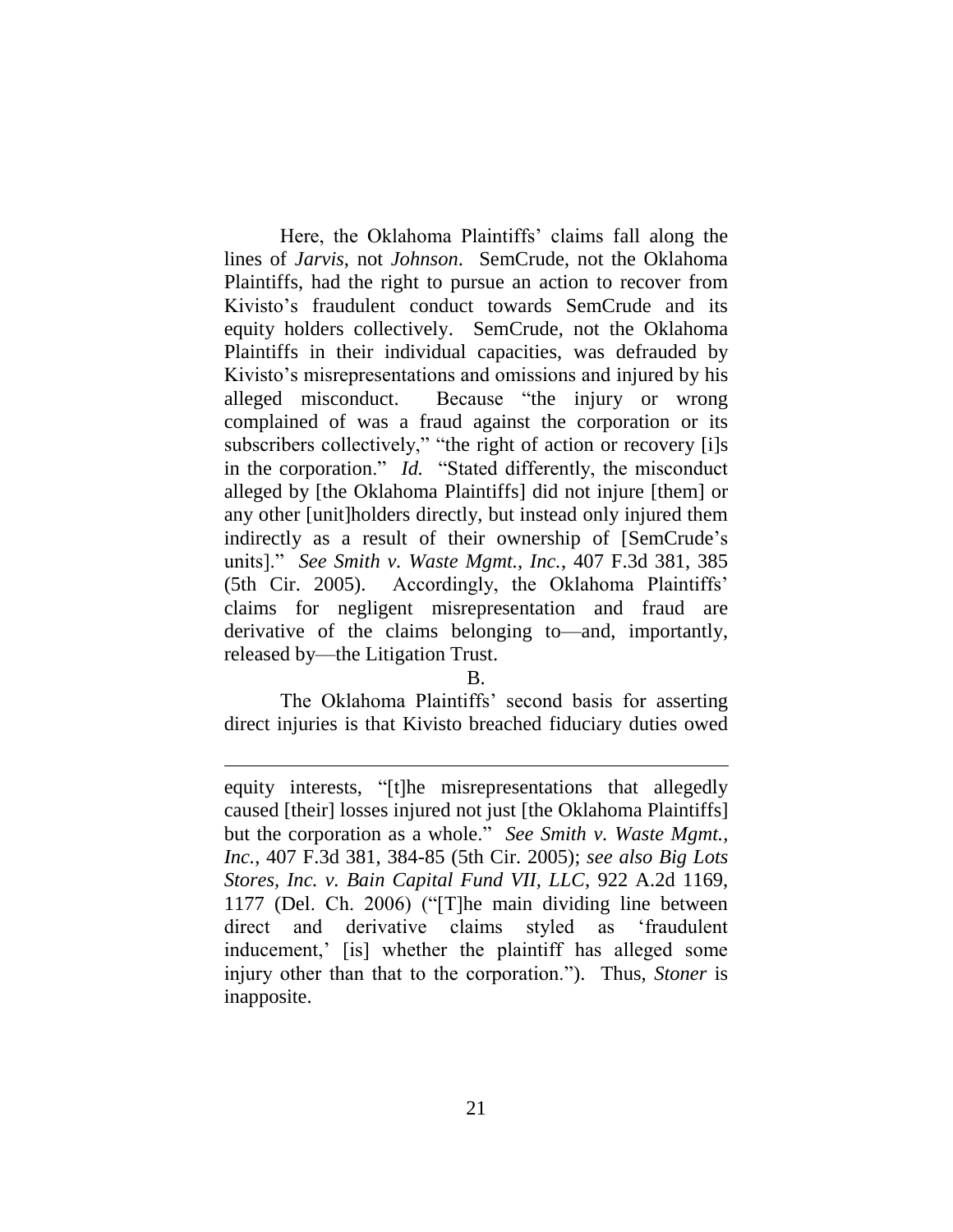to them as individuals. It is not disputed that Kivisto, as the President and CEO of SemCrude, owed fiduciary duties to SemCrude, the Oklahoma Plaintiffs, and all other equity holders in that role. *See, e.g.*, *Wilson v. Harlow*, 860 P.2d 793, 798 (Okla. 1993). The question is whether Kivisto owed separate and distinct fiduciary duties to the Oklahoma Plaintiffs, and whether the Oklahoma Plaintiffs were individually injured on the basis of the breach of those duties such that they are entitled to recover separately from SemCrude.

Oklahoma Plaintiffs argue that a separate fiduciary duty was formed based on the parties' longstanding relationship of trust that led the Oklahoma Plaintiffs to rely on Kivisto's superior influence and expertise. They point to Oklahoma law that recognizes the existence of de facto fiduciary relationships, in various contexts outside derivative suits, where (1) "there is confidence reposed on one side [of a relationship] and resulting domination and influence on the other," *Lowrance v. Patton*, 710 P.2d 108, 111 (Okla. 1985); and (2) even when there is no duty to speak, someone "volunteers to speak and to convey information which may influence the conduct of the other party," and, as a result, "he or she is bound to disclose the whole truth," *Croslin v. Enerlex, Inc.*, 308 P.3d 1041, 1047 (Okla. 2013). They also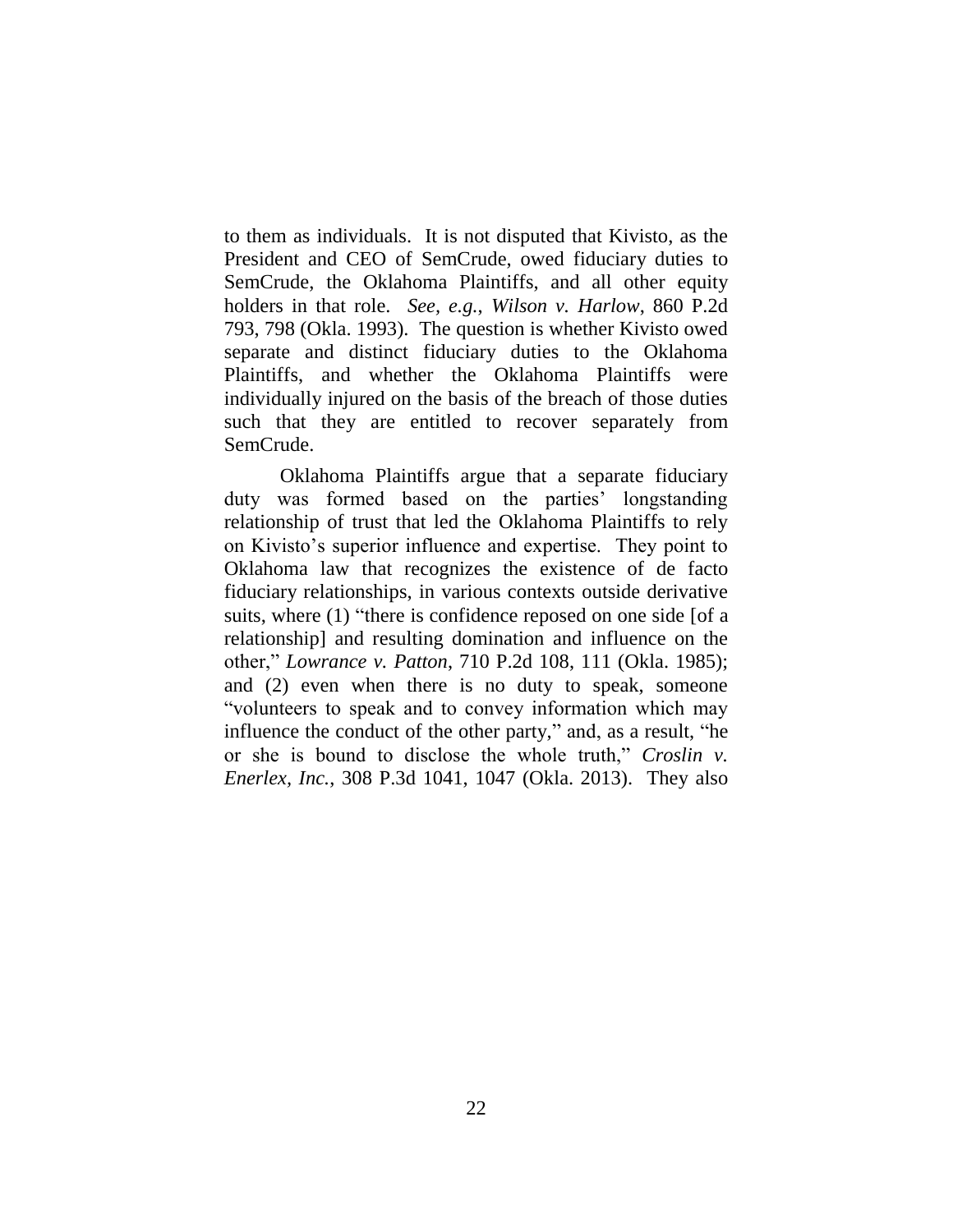rely on an Oklahoma pattern jury charge<sup>10</sup> and other authority to argue that "whether a separate fiduciary [relationship] exist[s] is a question of fact for the jury." Appellees' Br. at 35-41.

To be sure, these cases point to a broad interpretation of when a fiduciary duty exists under Oklahoma law. *See Lowrance*, 710 P.2d at 111 ("[C]ourts of equity will not set any bounds to the facts and circumstances out of which a fiduciary relationship may spring."). However, as Kivisto emphasizes, Oklahoma courts have never identified a violation of a supposed "special duty" to a shareholder in this context as loss "in addition to" the loss sustained by the corporation under *Dobry*. Nor has any other court to our knowledge found a direct injury in the context of a derivative or direct suit on the basis of a general relationship that forms from a power imbalance or out of an obligation to speak the truth. If we found direct claims here, there is no reason why the other limited partner unitholders, or any other shareholder for that matter, could not bring direct claims. Indeed, it would be difficult to cognizably administer this much broader rule the Oklahoma Plaintiffs ask us to endorse. A reviewing court would be forced to determine which communications to which equity holders and in what contexts would be

<sup>&</sup>lt;sup>10</sup> The Oklahoma Uniform Jury Instructions state that a jury can find a fiduciary relationship "based upon the . . . [parties] relationship and the other circumstances in th[e] case. A fiduciary relationship exists whenever trust and confidence are reasonably placed by one person in the integrity and loyalty of another, and the other person knowingly accepts that trust and confidence and then undertakes to act on behalf of the person." Okla. Unif. Jury Instr. 26.2.